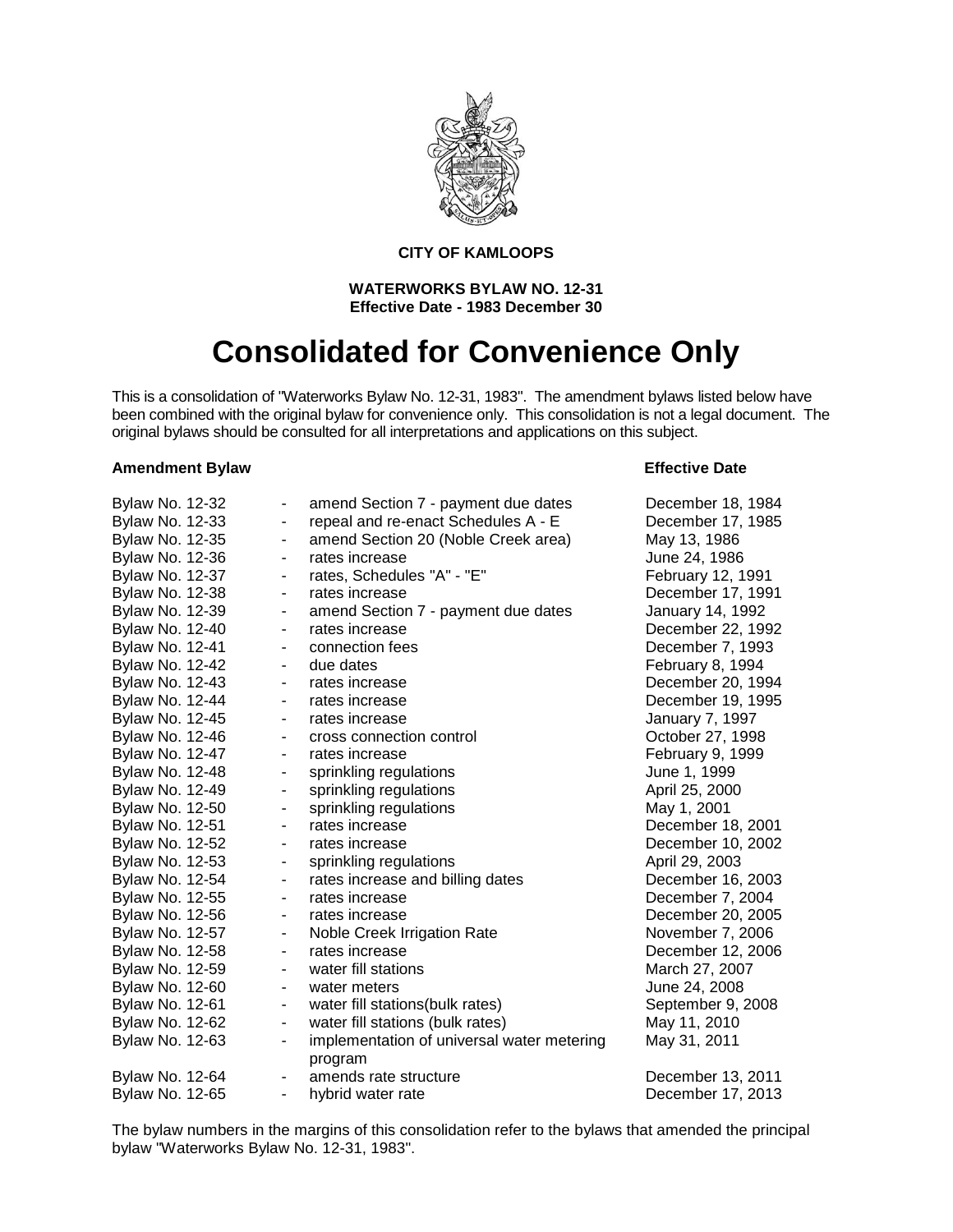*This is a consolidated bylaw prepared by the City of Kamloops for information only. To verify the accuracy and currency of this information, please contact Legislative Services at 250-828- 3483 or email legislate@kamloops.ca.*

#### CITY OF KAMLOOPS BYLAW NO. 12-31 (AS AMENDED)

#### A BYLAW RESPECTING THE WATERWORKS SYSTEM OF THE CITY OF KAMLOOPS

The Council of the City of Kamloops, in open meeting assembled, enacts as follows:

- 1. This bylaw may be cited for all purposes as the "City of Kamloops Waterworks Bylaw No. 12-31, 1983".
- 2. Bylaw No. 12-25 and all amendments thereto are hereby repealed.
- 3. Metric units are used for all measurements in this bylaw.
- 4. In this bylaw, unless the context otherwise requires:

- (12-46) (a) "Accessible" means having access thereto but which first may require the removal of access panel, door or similar obstruction;
	- (b) "City" means the City of Kamloops;
	- (c) "City Water Service" means the portion of pipe including water stops between the City main and the customer's property line;
	- (d) "Commercial" means all buildings other than residential;
	- (e) "Commercial Irrigation Use" means the use of water by customers for growing agricultural crops, orchards or commercial gardens where the items grown are either directly or indirectly for resale as food products;
	- (f) "Customer" means the registered owner or occupier of the property;
	- (g) "Cross Connection" means any unprotected actual or potential connection or structural arrangement between the City's or a customer's potable water system and any other source or system through which it is possible to introduce into any part of the potable system any used water, industrial fluid, gas, or substance other than the intended potable water which the system is supplied.
	- (h) "Domestic Use" means the use of water by customers within their building or premises for the purposes other than irrigation;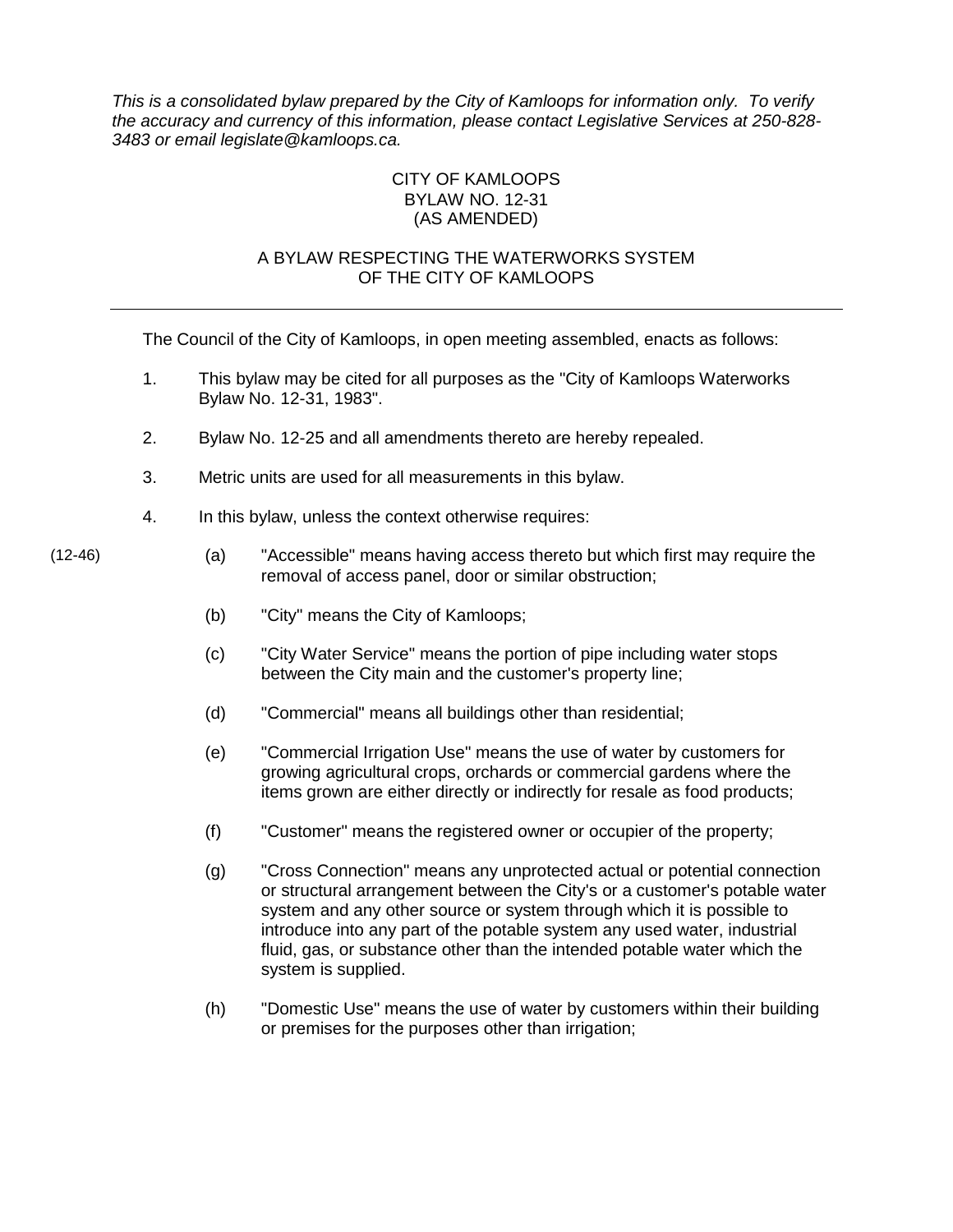| $(12-60)$<br>$(12-63)$                                        | (i)   | "Existing Buildings" means all buildings and structures for which building<br>permits were issued prior to July 1, 2011, under the City of Kamloops<br>Building Regulations Bylaw No. 11-80 as amended;                                      |  |  |  |
|---------------------------------------------------------------|-------|----------------------------------------------------------------------------------------------------------------------------------------------------------------------------------------------------------------------------------------------|--|--|--|
|                                                               | (j)   | "Family Unit" means an individual or 2 or more persons closely related by<br>blood, marriage or adoption sharing one dwelling, or 3 or less unrelated<br>persons sharing the same dwelling.                                                  |  |  |  |
|                                                               | (j.1) | "Fire Line" means a water line that is only used for fire protection purposes;                                                                                                                                                               |  |  |  |
| $(12-65)$                                                     | (j.2) | "Hybrid Water Rate" means the rate charged to residential customers<br>when:                                                                                                                                                                 |  |  |  |
|                                                               |       | It is cost prohibitive to install a water meter pit;<br>i)<br>ii)<br>A water meter installation with the building will measure domestic<br>use only; and<br>The Utility Services Manager has authorized the rate.<br>iii)                    |  |  |  |
|                                                               | (k)   | "Irrigation Use" means the use of water for sprinkling or watering lawns,<br>gardens, etc.;                                                                                                                                                  |  |  |  |
| $(12-60)$                                                     | (1)   | "New BUILDINGS" means all new buildings and structures for which<br>building permits are issued on or after July 1, 2011, under the City of<br>Kamloops Building Regulations Bylaw No. 11-80, as amended;                                    |  |  |  |
| $(12-60)$                                                     | (m)   | "owner" means the registered owner of the property;                                                                                                                                                                                          |  |  |  |
| $(12-49)$<br>$(12-54)$<br>$(12-55)$<br>$(12-63)$<br>$(12-65)$ | (n)   | "Public Works and Utilities Director" means the person appointed as such<br>from time to time by the City of Kamloops, and any person delegated to<br>assist in carrying out his/her duties under this bylaw;                                |  |  |  |
|                                                               | (o)   | "Readily Accessible" means that access is available without the necessity<br>of removing or moving away any panel, door or other similar obstruction;                                                                                        |  |  |  |
|                                                               | (p)   | "Residential" means all single family dwellings, duplexes, semi-detached or<br>row housing;                                                                                                                                                  |  |  |  |
|                                                               | (q)   | "Person" means any individual, firm, company, association, society,<br>corporation, group or municipality;                                                                                                                                   |  |  |  |
| $(12-63)$                                                     | (q.1) | "Universal Water Metering Program" means the program undertaken by the<br>City of Kamloops for installation of water meters commencing in 2011;                                                                                              |  |  |  |
|                                                               | (r)   | "Utility Services Manager" means the person delegated to carry out the<br>duties under this bylaw;                                                                                                                                           |  |  |  |
|                                                               | (s)   | "Water Meter" means a radio frequency enabled apparatus for measuring<br>the quantity of water used and includes all accessory equipment,<br>instruments, and materials of every kind required for the installation or<br>operation thereof; |  |  |  |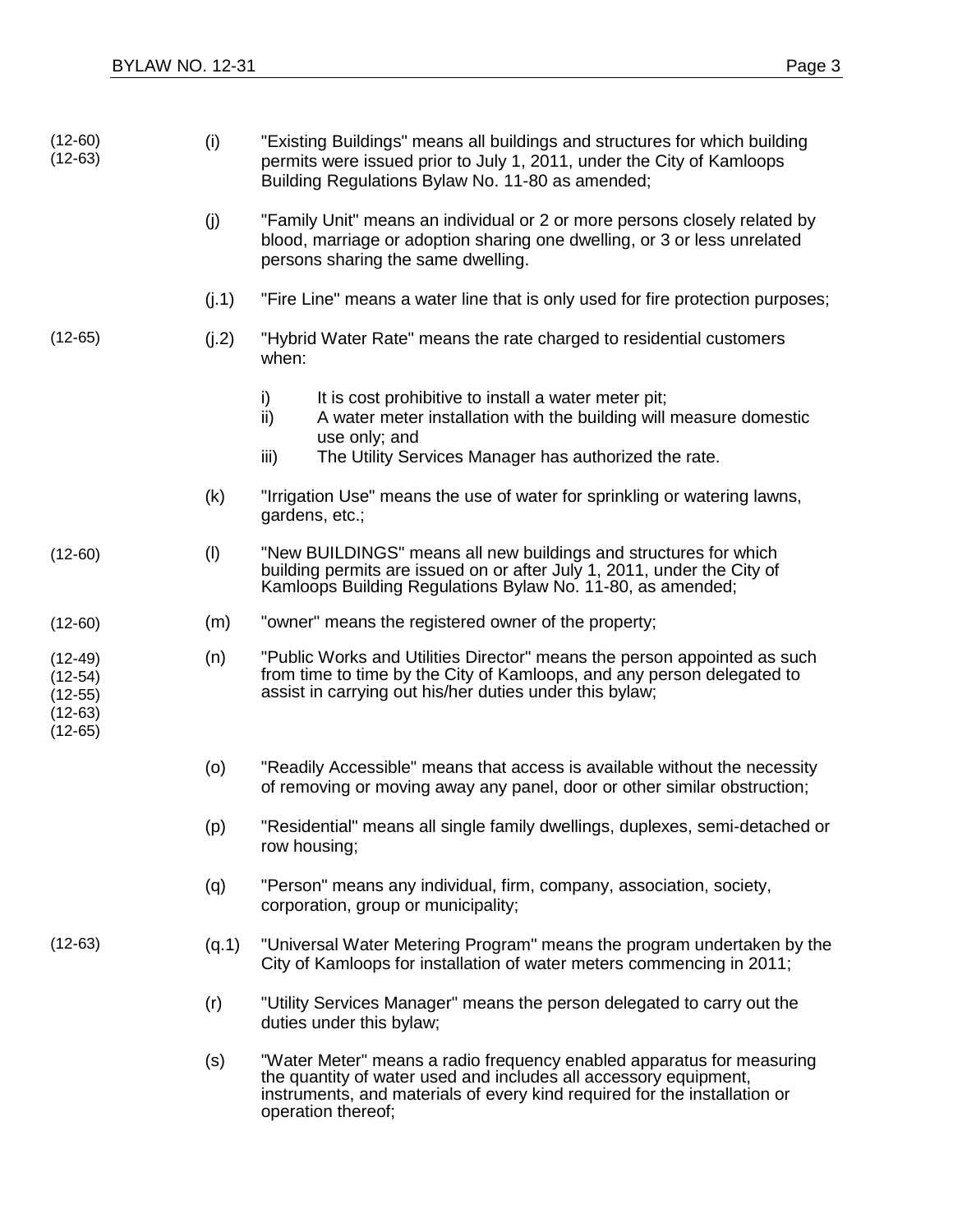- 
- (12-63) (s.1) "Water Meter Pit" means a chamber installed in the ground for the purpose of housing a water meter.
	- 5. The City is authorized to establish, maintain and operate a waterworks system and such system shall be under the control and inspection of the Public Works and Utilities Director.

#### Water Rates

- 6. A charge shall be and is hereby imposed upon the owners of real property situate both inside and outside the corporate limits of the City of Kamloops for the use of the City water system.
- (12-63) (12-65)

(12-42) (12-32) (12-54) 7. (a) The rates, rents or tolls to be paid by customers for the use of water supplied to their premises from the City waterworks system shall be those stated in Schedules "A" to "E" and Schedule "H" attached to and forming part of this bylaw.

> Any interpretation of the water rates schedule will be the responsibility of the Utility Services Manager, provided that any person who feels that he has been unjustly charged or incorrectly billed for service may appeal in writing to the Public Works and Utilities Director.

(b) (i) 'Metered Accounts' - One-fourth of the annual rates set out in Schedules "A" to "E" of this bylaw (as applicable) shall be due and payable quarterly on or before the due dates of March 31, June 30, September 30, and December 31, in each and every year, provided that if any of these days fall on a Saturday or Sunday or statutory holiday, then the due date shall be the earliest day preceding March 31, June 30, September 30, and December 31, as the case may be, during which the City offices are open for business. Payments shall be applied to the oldest balance first.

> Until December 31, 2011, quarterly rates paid in full on or before the applicable due dates shall qualify for a discount equal to ten per cent (10%) of the current quarterly amount due. Any balance remaining unpaid by the applicable due dates will result in the loss of the discount.

> Effective January 1, 2012, all amounts not paid by the applicable due dates will be subject to twelve percent (12%) interest per annum calculated annually. Payments must be received by the City on or before the applicable due dates in order for the customer to avoid interest charges. Payments made at a financial institution must be received by the City on or before the applicable due dates in order for the customer to avoid interest charges.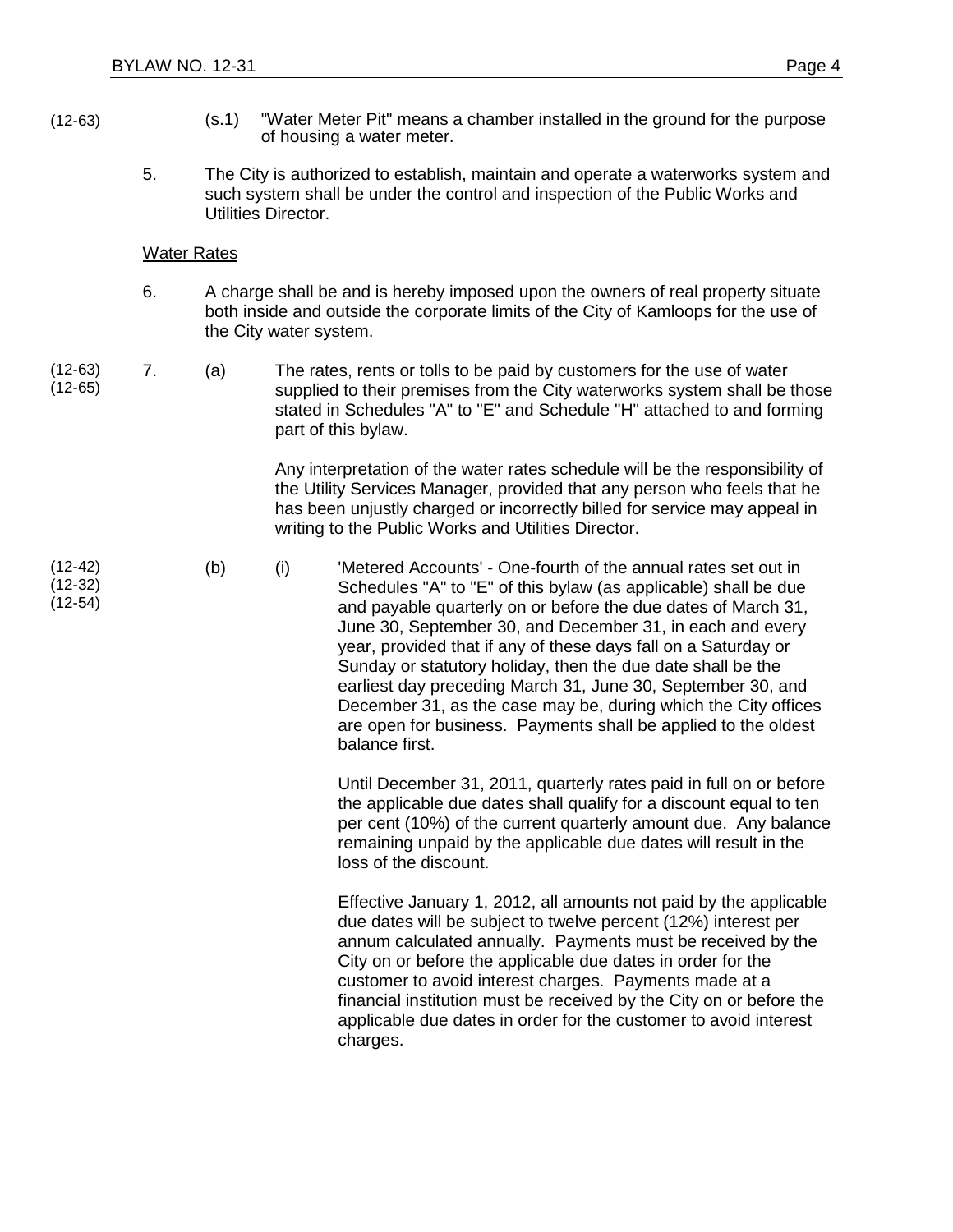|           | (b) | (ii)  | 'Flat Rate Accounts' - The residential flat water rate will only be<br>valid for customers until the Utility Services Manager has<br>deemed that installations of water meters have proceeded to the<br>point that the neighbourhood where the property is situated<br>should be changed over to the metered rate. One-half of the<br>annual rates set out in Schedules "A" to "E" of this bylaw (as<br>applicable) shall be due and payable semi-annually on or before<br>the due dates of March 31 and September 30, in each and every<br>year, provided that if any of these days fall on a Saturday or<br>Sunday or statutory holiday, then the due date shall be the<br>earliest day preceding March 31 or September 30, as the case<br>may be, during which the City offices are open for business.<br>Payments shall be applied to the oldest balance first. |
|-----------|-----|-------|---------------------------------------------------------------------------------------------------------------------------------------------------------------------------------------------------------------------------------------------------------------------------------------------------------------------------------------------------------------------------------------------------------------------------------------------------------------------------------------------------------------------------------------------------------------------------------------------------------------------------------------------------------------------------------------------------------------------------------------------------------------------------------------------------------------------------------------------------------------------|
|           |     |       | Until December 31, 2011, semi-annual rates paid in full on or<br>before the applicable due dates shall qualify for a discount equal<br>to ten per cent (10%) of the current semi-annual amount due.<br>Any balance remaining unpaid by the applicable due dates will<br>result in the loss of the discount.                                                                                                                                                                                                                                                                                                                                                                                                                                                                                                                                                         |
|           |     |       | Effective January 1, 2012, all amounts not paid by the applicable<br>due dates will be subject to twelve percent (12%) interest per<br>annum calculated annually. Payments must be received by the<br>City on or before the applicable due dates in order for the<br>customer to avoid interest charges. Payments made at a<br>financial institution must be received by the City on or before the<br>applicable due dates in order for the customer to avoid interest<br>charges.                                                                                                                                                                                                                                                                                                                                                                                  |
| $(12-65)$ | (b) | (iii) | Hybrid Water Rate Accounts - One-fourth of the annual rates set<br>out in Schedule "H" of this bylaw shall be due and payable<br>quarterly on or before the due dates of March 31, June 30,<br>September 30, and December 31, in each and every year,<br>provided that if any of these days fall on a Saturday or Sunday or<br>statutory holiday, then the due date shall be the earliest day<br>preceding March 31, June 30, September 30, and December 31,<br>as the case may be, during which the City offices are open for<br>business. Payments shall be applied to the oldest balance first.                                                                                                                                                                                                                                                                  |
|           |     |       | All amounts not paid by the applicable due dates will be subject<br>to twelve percent (12%) interest per annum calculated annually.<br>Payments must be received by the City on or before the<br>applicable due dates in order for the customer to avoid interest<br>charges. Payments made at a financial institution must be<br>received by the City on or before the applicable due dates in<br>order for the customer to avoid interest charges.                                                                                                                                                                                                                                                                                                                                                                                                                |
|           | (c) |       | Non-receipt of a utility billing will not exempt the customer from paying for                                                                                                                                                                                                                                                                                                                                                                                                                                                                                                                                                                                                                                                                                                                                                                                       |

the service received.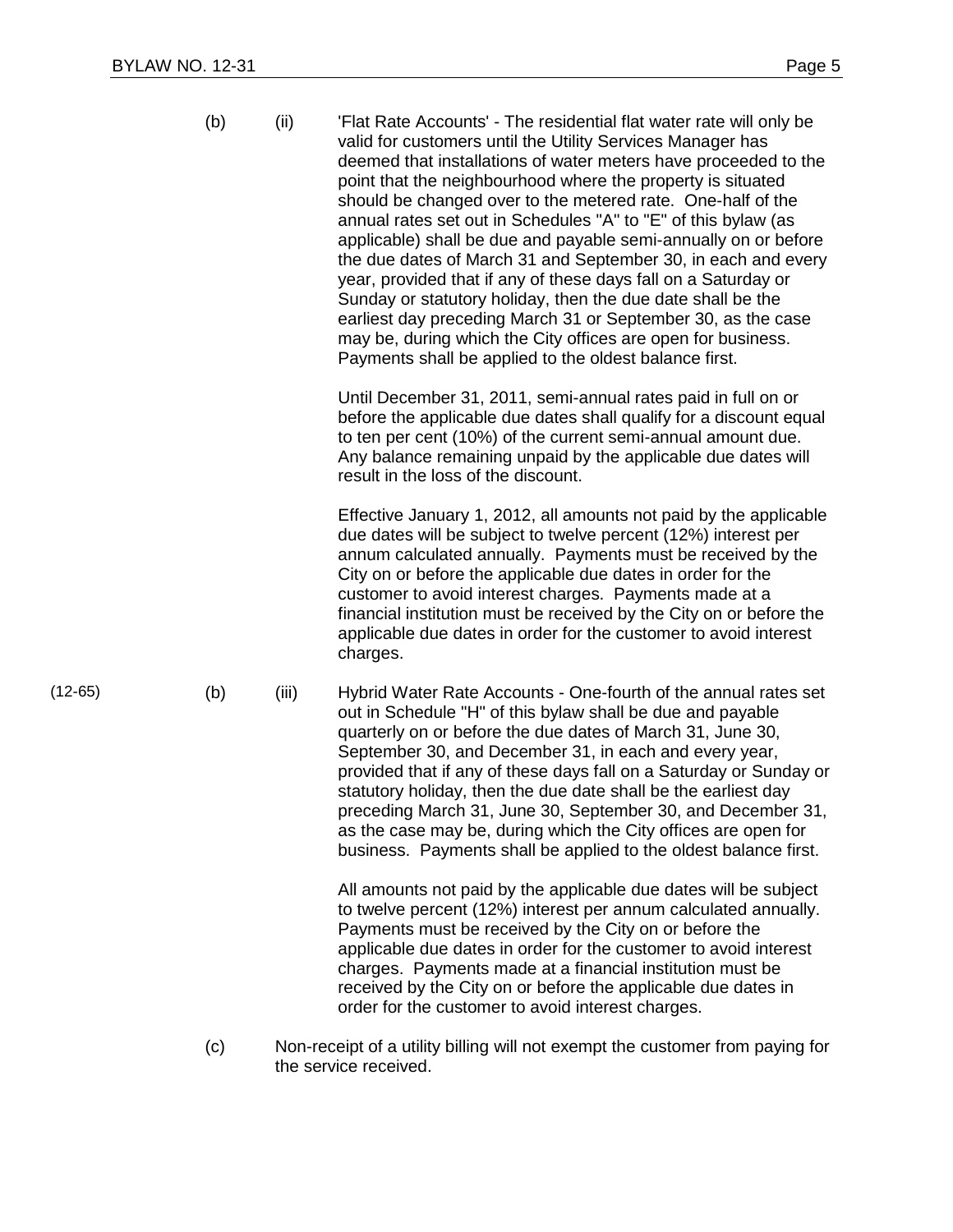- (d) All water rate charges, water service connections, water meter installations, water use, and other fees or charges imposed under this bylaw on the premises in respect of which they are imposed and if unpaid on December 31 of the year in which they are imposed and due and payable shall be deemed to be taxes in arrears.
- (e) Any customer paying rent, rate or toll for the use of City water shall be liable for same until he or she has given notice as outlined in Section 18 of this bylaw, to the City of his or her desire to discontinue the use thereof. Any service supplied for a portion of a month shall be charged as if it were a full month.
- (f) No person shall knowingly withhold information about the use of his premises that could affect utility rates or charges. It is the responsibility of the owner to notify the City in writing when any changes or modifications are made to his premises that may affect his utility rates. Failure to provide the said notification will constitute a violation of this bylaw. In addition, it shall be reasonable and lawful for the City to bill and collect from the owner the appropriate rates, tolls and charges from the time the changes or modifications to his premises were found to have first existed.

#### **Water Service Connections**

8. Any owner of property within the City on which there is located a residential or commercial building and which abuts on any City right of way or easement in which there is now or hereafter located a City water main shall, in accordance with the British Columbia Plumbing Code and this bylaw, be required to be connected directly to the City water distribution system at the owner's expense within thirty (30) days after notice from the Public Works and Utilities Director to do so. Should the owner fail to connect the premises within the time specified, the Public Works and Utilities Director may order the required connection to be made by City workmen or others in accordance with this bylaw. All costs resulting from the said connection shall become due and payable by the owner. If the costs are not paid within ninety (90) days, they shall be transferred to, and become part of the owner's utility charges.

Alternatively, an owner of property within the City may apply to be connected to the City's potable water distribution system. All such applications for water service initiated by an owner shall be made to the City in writing by the customer on the form provided for that purpose, giving the legal description or municipal address of the property to be served and all other information that may be required in order that the correct rates, rents or tolls can be applied.

(12-63) 9. Upon receipt of such application initiated by an owner, and provided the City's water mains are laid to within 20 m of the customer's property, the City will tap the main and lay a service pipe to the nearest boundary of the applicant's property and for such connection the City shall be entitled to demand and receive from the applicant, in advance, for a 20 mm diameter residential service, such fee as outlined in Schedule "F" attached to and forming part of this bylaw.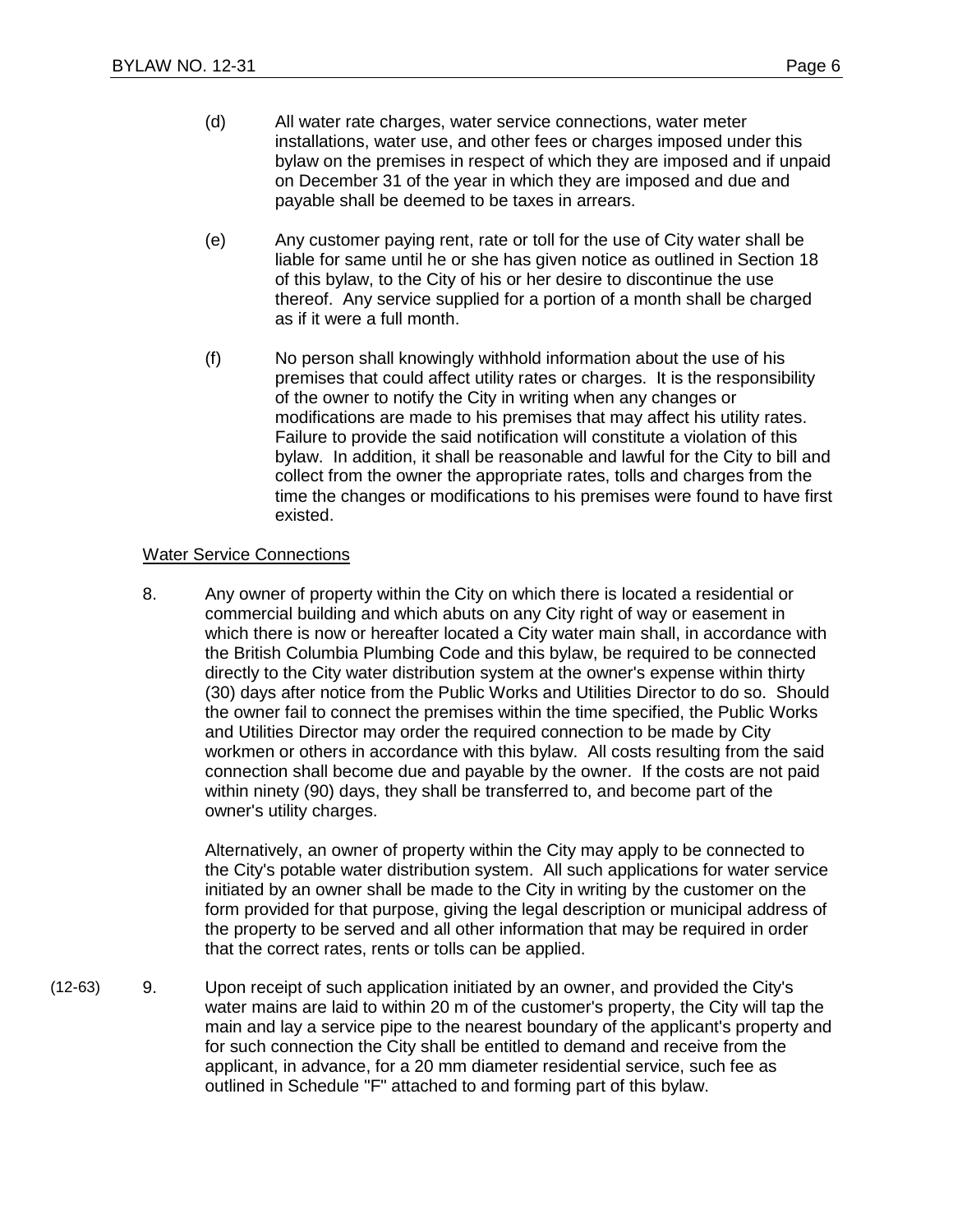- (12-63) 10. Where an application for water service initiated by an owner has been made in accordance with this bylaw and it is found that no City mains are within 20 m, the applicant shall have the option to:
	- (a) at the discretion of the City, pay in advance for such extra water service which is required, the sum according to the City's estimated cost; or,
	- (b) accept a full return of monies paid at time of service application.
- (12-63) 11. The City shall in every case determine the location and size of service pipe to be used, having first given due consideration to any specific requests from the owner.
- (12-63) 12. Where a specific size of water service has been requested by the owner, and where the City cannot readily supply such service, the applicant shall have the option to:
	- (a) accept the size of water service as determined by the City;
	- (b) pay in advance the appropriate cost of upgrading the City mains to meet the requested specifications, according to the City's estimated cost; or
	- (c) accept a full return of monies paid at time of service application.
	- 13. Charges for a water service connection shall be made according to the City's estimated cost, when
		- (a) the size of residential service is larger than 20 mm in diameter;
		- (b) regardless of size, the service is to be used for commercial purposes.
	- 14. No person except the duly authorized agents of the City shall tap or make any connection with the City mains, unless written authorization is given in advance by the Utility Services Manager.
	- 15. No person shall connect to or allow a connection to be made or permit a connection to continue to exist from the service line leading to his premises between the City's main and the water meter without first obtaining a permit to do so from the Utility Services Manager.
	- 16. (a) All customers must keep all pipes, stopcocks and other fixtures on their premises in good repair and order and protected from frost at their own expense.
		- (b) Where it is found that damage has been caused by misuse or abuse by any person to any part of the City water service, or that service stops are not readily accessible, the customer must repair such damage within the time period specified by the Utility Services Manager. Failure to make the necessary repairs within the time specified will result in the City carrying out the work at the customer's cost. If the said cost is not paid within ninety (90) days, it will be added to, and become part of the utility rate charges.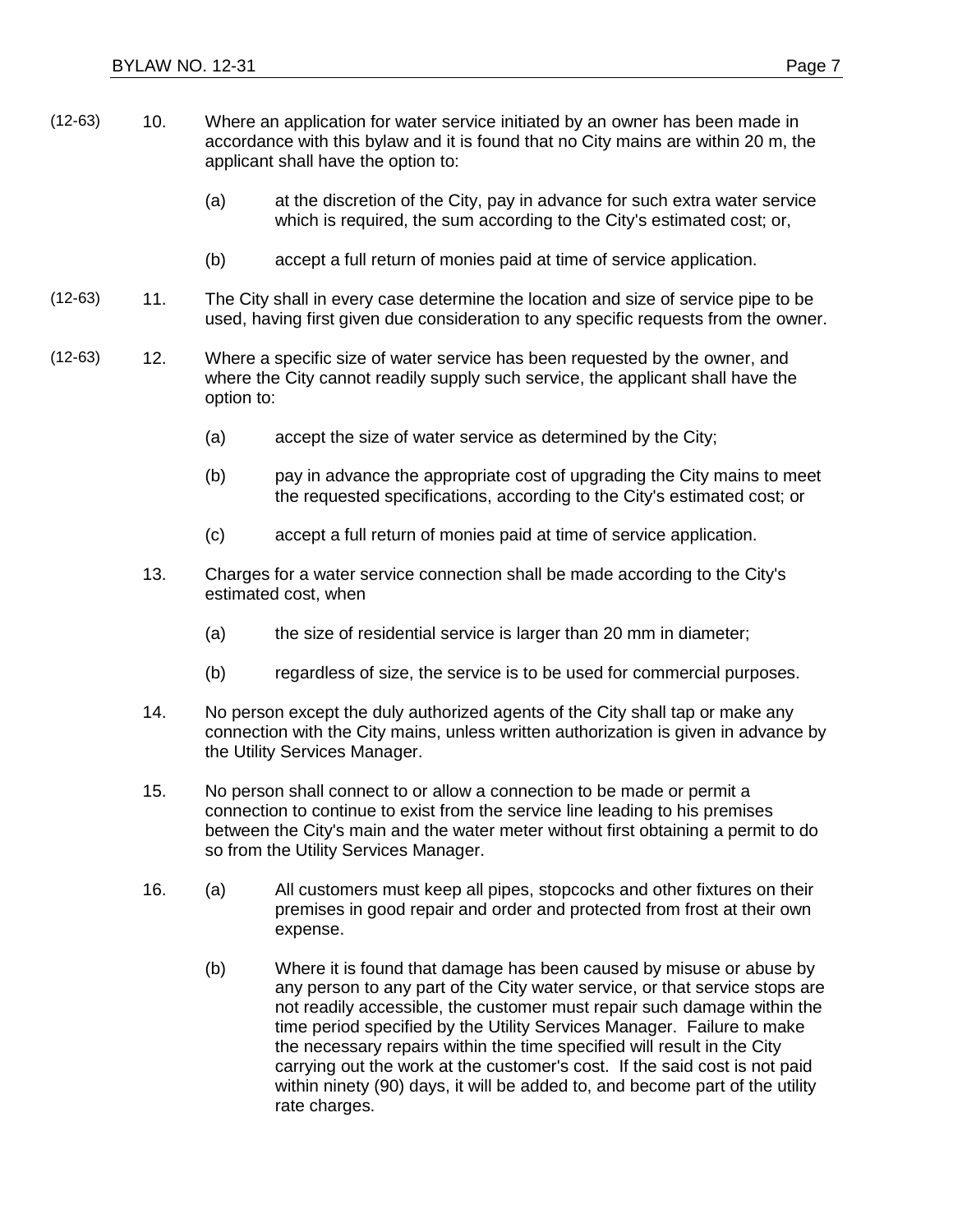17. When any service line is abandoned, it shall be sealed off by an authorized agent of the City and for such service, the City shall be entitled to demand and receive the fee as outlined in Schedule "F" of this bylaw.

#### Water Turn-on or Turn-off

- 18. Requests for permanent water turn-on or turn-off, shall be made as follows:
	- (a) Application for water turn-on or off shall be made to the City in writing on the appropriate form provided for that purpose in advance, by the customer.
	- (b) The procedure set out in (a) above may be temporarily waived in emergencies or cases where it is impractical, or would create undue delay or hardship, provided that an application as outlined in (a) above is carried out as soon as possible and in no case later than five (5) days.
- (12-46) (12-63) 19. No person except the duly authorized agents of the City shall turn on or off any service pipe stopcock.

Any unauthorized person who turns on or off a water service curb stop shall be in violation of this bylaw and subject to the penalties in Section 35.

If a service line is found to be turned on and no record of the turn-on exists in the City's files, it will be deemed appropriate to charge any rates, rents or tolls retroactive to the time when the City determines that the property was occupied. If a request for water turn on is not received within six (6) months of the issuance of the building permit, the City will turn off the water service until such time as a request for turn on of the water is received.

Water service to a new customer shall not be turned on until a cross connection inspection has been completed and all back flow prevention assemblies are installed and tested in accordance with Section 35.

(12-63) 19.1 Through the Universal Water Metering Program, the City or its authorized agents or contractors will, without cost to customers, install and/or upgrade water meters at all residential properties in the City of Kamloops (not including strata titled properties in complexes of more than two (2) units), except those properties that already have an existing radio frequency enabled water meter installed. Plumbing permits will not be required to complete installation of the water meters in accordance with the Universal Water Metering Program. The City or its authorized agents or contractors will verify a random sample of installations to ensure the quality of the work completed is satisfactory.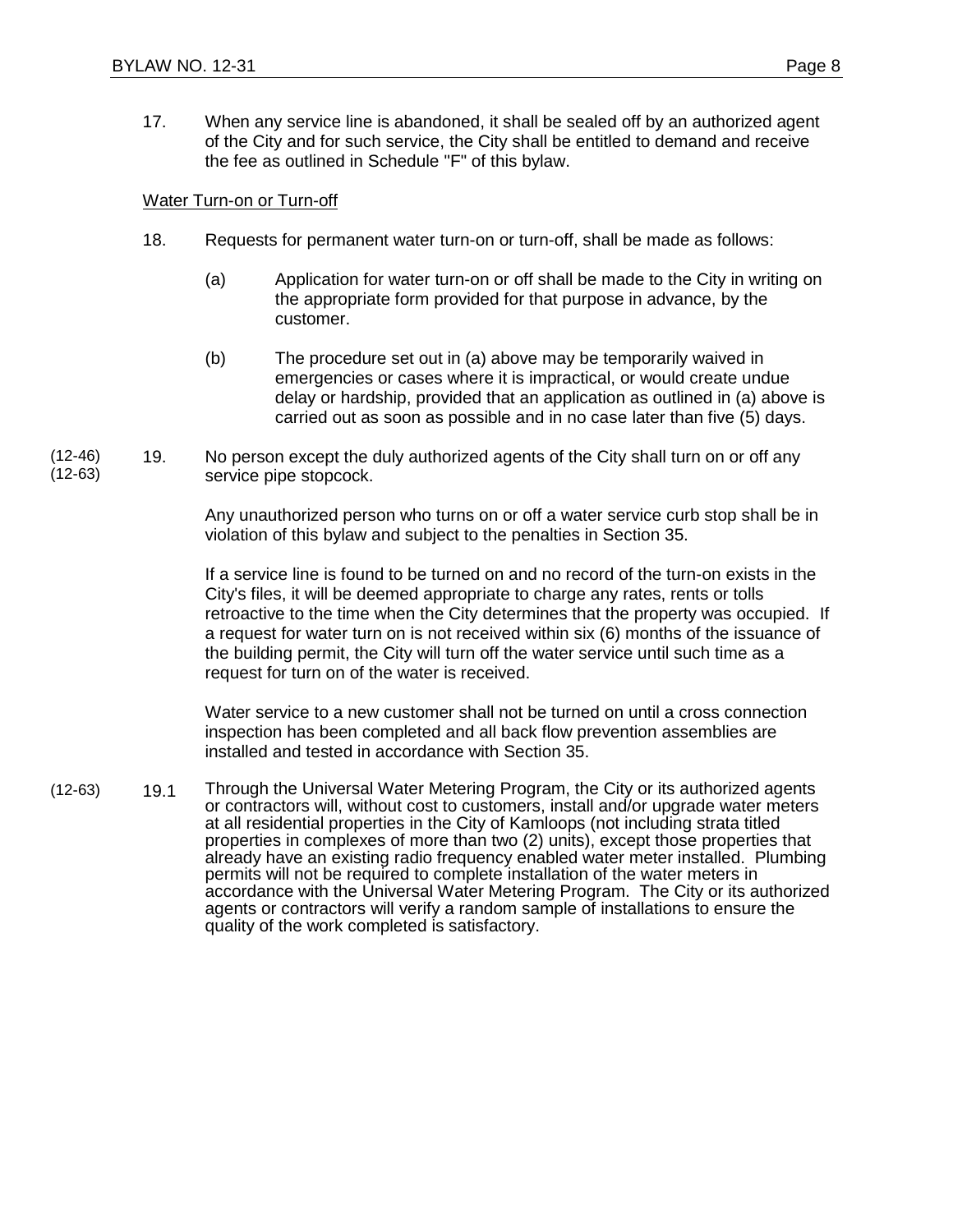The City or its authorized agents or contractors will make three (3) attempts to contact the owner(s) of properties to set up a time for the installation or upgrade of a water meter. Should the three (3) attempts prove unsuccessful, the City will make a fourth (4th) attempt to contact the owner of the property to encourage them to set up an appointment with the City's contractor within seven (7) calendar days for installation or upgrade of a water meter. If the fourth (4th) attempt is unsuccessful, a single registered letter will be sent to the owner of the property outlining the attempts to make contact with the owner of the property, requiring the owner to make an appointment with the City's contractor within fourteen (14) calendar days of the date of the letter and indicating that the property will be billed at an increased rate. If no appointment is made within the fourteen (14) day period as set out in the registered letter, the property will then be billed at the increased rate indicated in Schedule "B" which is referred to as the fee "for residential properties that are required to have a water meter but have not allowed for the installation of a water meter", and such billing will be retroactive to the beginning of the current quarter and every quarter thereafter until a water meter is installed. Should the owner of the property not arrange an appointment before the Contractor has completed the installations in the owner's neighbourhood; the owner will also be responsible to pay a \$65 late installation fee.

The City or its authorized agents or contractors will determine whether installation in a water meter pit is required for a specific property to ensure that all water used on the property is metered. Alternatively, an owner of a property may request that the water meter for a property be installed in a water meter pit at property line, but if the owner makes such a request then the owner will be responsible to pay the difference in cost between the rate for regular installation inside the dwelling and the rate for installation in a water meter pit."

- (12-63) 20. Subject to section 19.1 above, water meters must be installed, used and maintained by the customer at no cost to the City, in the following circumstances:
	- (a) in all new buildings which are or will be connected to the City water service after July 1, 2011;
	- (b) in all existing buildings which are or will be connected to the City water service any time after July 1, 2011; and
	- (c) in all new buildings and existing buildings located in the areas outlined in black on Schedule "G" of this bylaw, where such buildings are or will be connected to the City water service.
	- 21. The Public Works and Utilities Director may refuse to supply water to any premises referred to in the preceding section unless the customer requiring water has first:
		- (a) made application for water service on the appropriate form;
		- (b) purchased a water meter from the City;
		- (c) installed a water meter in accordance with standards specified by the Public Works and Utilities Director from time to time, at no cost to the City; and
		- (d) during installation of the water meter, made provision so that it will be accessible at any time for maintenance, repair, removal, relocation and replacement.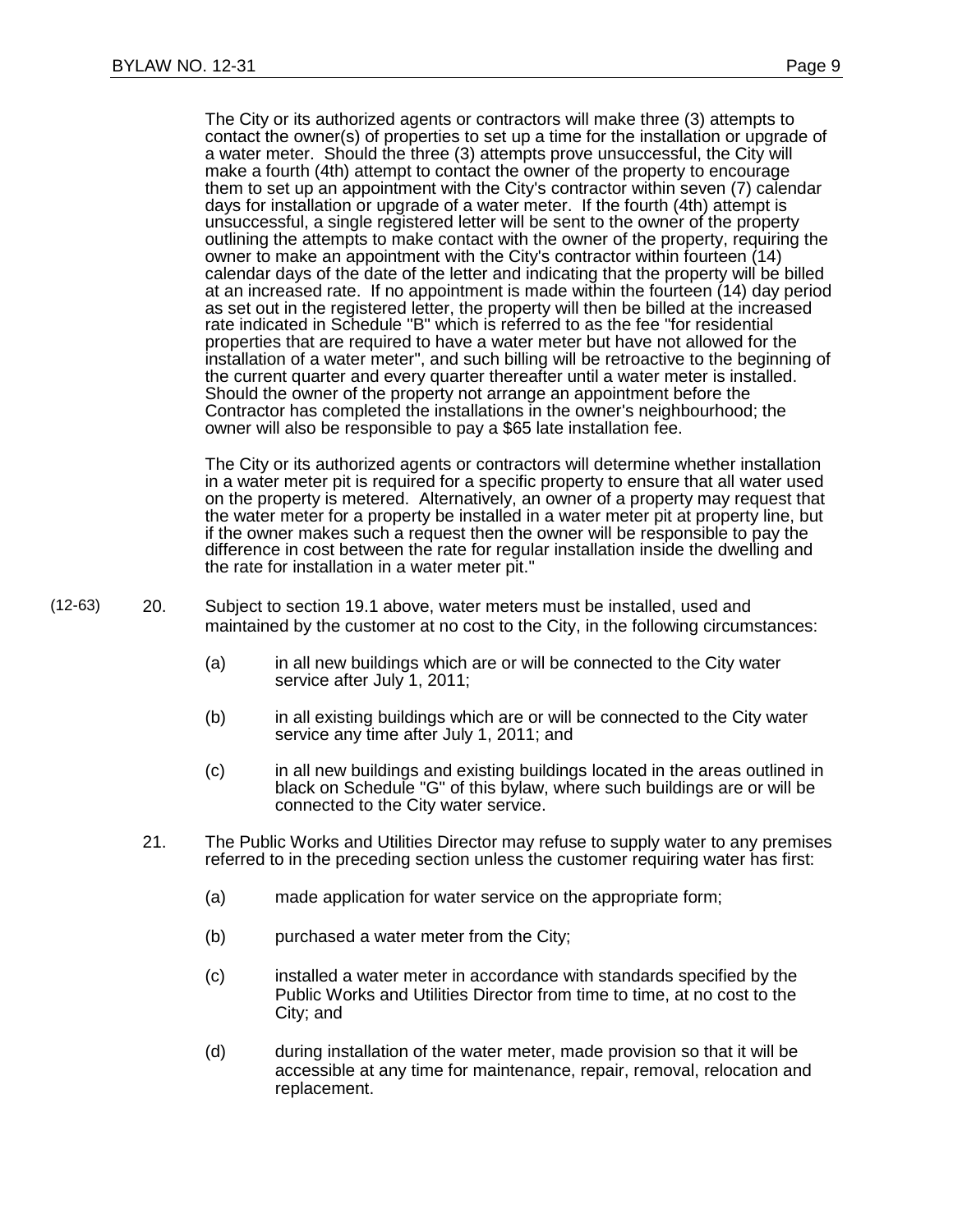- 22. No person shall have any claim against the City by reason of the postponement or discontinuance of water supply to his premises until the water meter is installed and maintained in accordance with the requirements and restrictions contained in this bylaw.
- (12-63) (12-65) 23. Where the installation of a water meter is required under this bylaw, all water rates chargeable by the City for water service to the applicable premises shall be according to those set out in Schedules "A" through "F" and Schedule "H" of this bylaw (as applicable), as amended from time to time, provided that the City reserves the right to estimate water utility bill amounts if necessary in circumstances where water meter readings are not available.
- (12-63) 23.1 A charge as designated in Schedule "F" shall be imposed for the special reading of water meters between scheduled reading dates.
- (12-63) 24. A fire line shall be used only for fire protection purposes and the Public Works and Utilities Director shall determine whether or not a water meter can be affixed to a fire line. If the Public Works and Utilities Director permits a water meter to be affixed to a fire line, it shall be supplied and installed in a manner satisfactory to the Public Works and Utilities Director at the sole cost and expense of the customer.
	- 25. The following requirements and restrictions apply to all water meters connected to the City water system:
		- (a) no person shall cause or permit a water meter to be installed, altered, removed or relocated unless the Public Works and Utilities Director has first approved in writing the size and type of the water meter, as well as the plan for the installation, alteration, removal, location and relocation, as the case may be;
		- (b) all water meters must be installed, maintained, repaired, altered, removed and relocated at the owner's cost and in accordance with standards specified by the Public Works and Utilities Director from time to time; and
		- (c) no person shall in any way cause or permit any interference or tampering with any water meter or part thereof, nor cause nor allow water to bypass the water meter except as expressly permitted in this bylaw or as expressly permitted by the Public Works and Utilities Director in writing.
	- 26. Where any water meter is located on private property, the owner shall, at his or her own cost:
		- (a) protect the water meter from frost and damage from any other cause within the customer's control, and the owner shall indemnify and pay to the City any costs incurred by the City in repairing damage to the water meter caused by frost or other causes within the customer's control; and
		- (b) at all times make such water meter accessible so that it may be read, maintained, repaired, removed, relocated and replaced by an employee or other duly authorized agent of the City, and all such City employees and agents shall be authorized to enter upon private premises for the purpose of carrying out such readings, maintenance, repair, removal, relocation and replacement.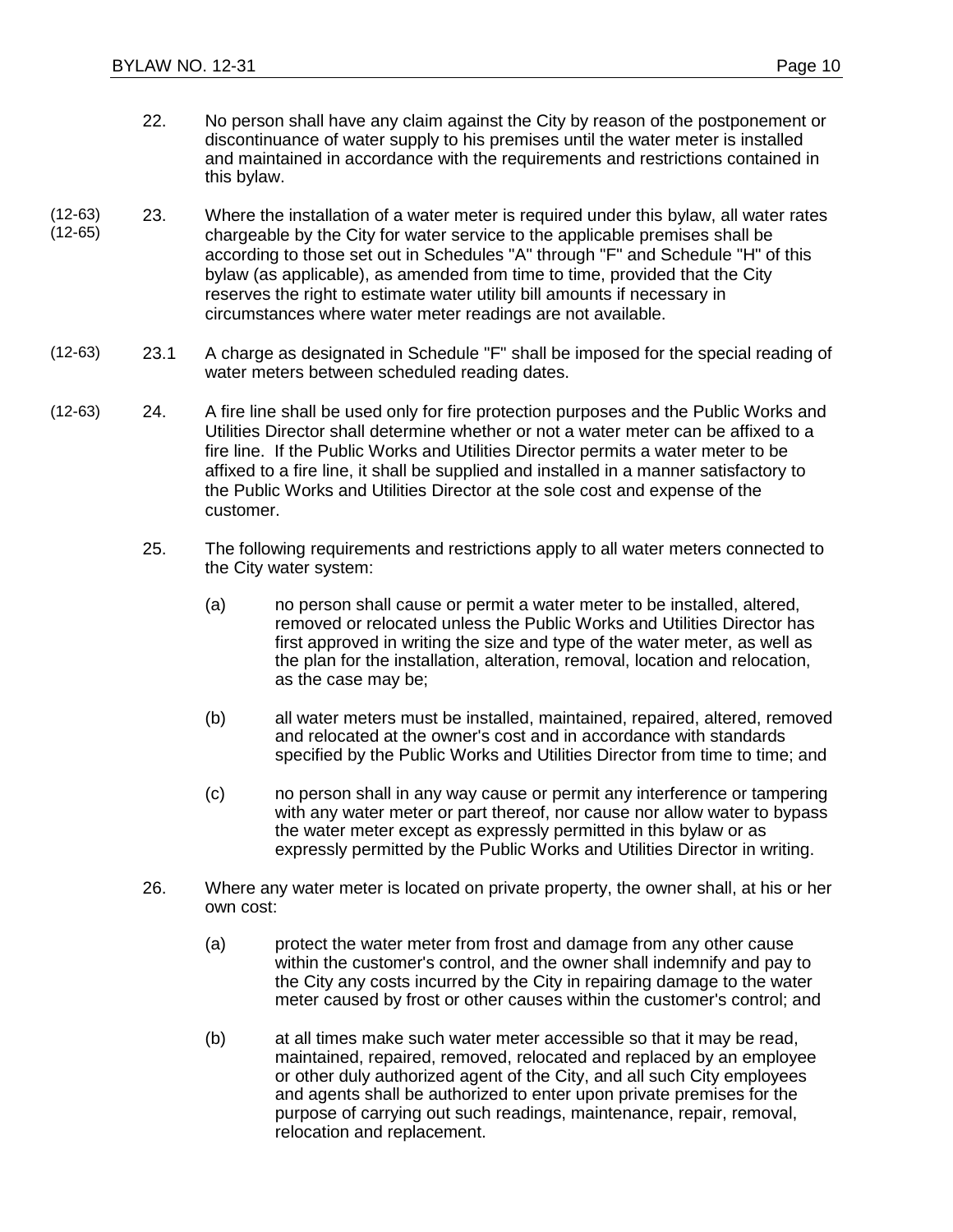- 27. When a water meter is out of order and fails to register the full amount of water supplied or indicates that no water has been used, it shall be lawful for the City to charge and collect on the basis of the amount of water used during the time the water meter was in working order or on the basis of any other information which can be obtained as to the amount used.
- (12-63) 27.1 A customer who disputes a water meter reading shall, within six (6) months of being billed in respect of such reading, give written notice to the Utility Services Manager. Following receipt of such written notice, a water meter situated on the customer's premises shall be tested or calibrated by a qualified person designated by the Public Works and Utilities Director.
- (12-63) 27.2 If a test or calibration is conducted pursuant to section 27.1 above and a water meter is found to be accurate within 98.5% to 101.5% of the water passing through the water meter, the expense of such test or calibration shall be borne by the customer in the amount designated in Schedule "F".
- (12-63) 27.3 If a test or calibration is conducted pursuant to section 27.1 above and a water meter is found to not be accurate within the limits specified in section 27.2 above:
	- (a) the City shall bear the cost of the replacement of the meter with one that is accurate; and
	- (b) any water meter handling and testing fees paid by the customer shall be refunded, and the billings adjusted to fully take into account such error. Such error shall be deemed to have commenced at the beginning of the quarter prior to such testing of the meter or from the date upon which the meter was installed, whichever is the lesser. The amount so determined shall be deemed accepted by the customer and the City as settlement in full of all claims on account of the inaccuracy of such meter.

#### Water Use

- 28. (a) The City is hereby authorized to suspend, regulate or stop the supply of water to any or all customers for the use of sprinkling or irrigation of lawns, gardens or fields or for any other use, whenever in the opinion of the Utility Services Manager, public interest may require it.
	- (b) No person shall use water supplied through the City's domestic system to sprinkle or irrigate lawns, gardens or fields during those times designated from time to time by City Council, without first obtaining a permit to do so from the Utility Services Manager.
- 29. No person shall waste, lend, sell, give or otherwise dispose of water supplied by the City or permit the water to be taken or carried away for the use or benefit of others, without first obtaining written permission from the Utility Services Manager, except if it is required to extinguish or prevent the spread of fire.

#### (12-49) 29A Water Restrictions

(12-50)

All Commercial and Residential Customers who receive their water supply from the City's Utility System are required to comply with the following sprinkling and irrigation regulations: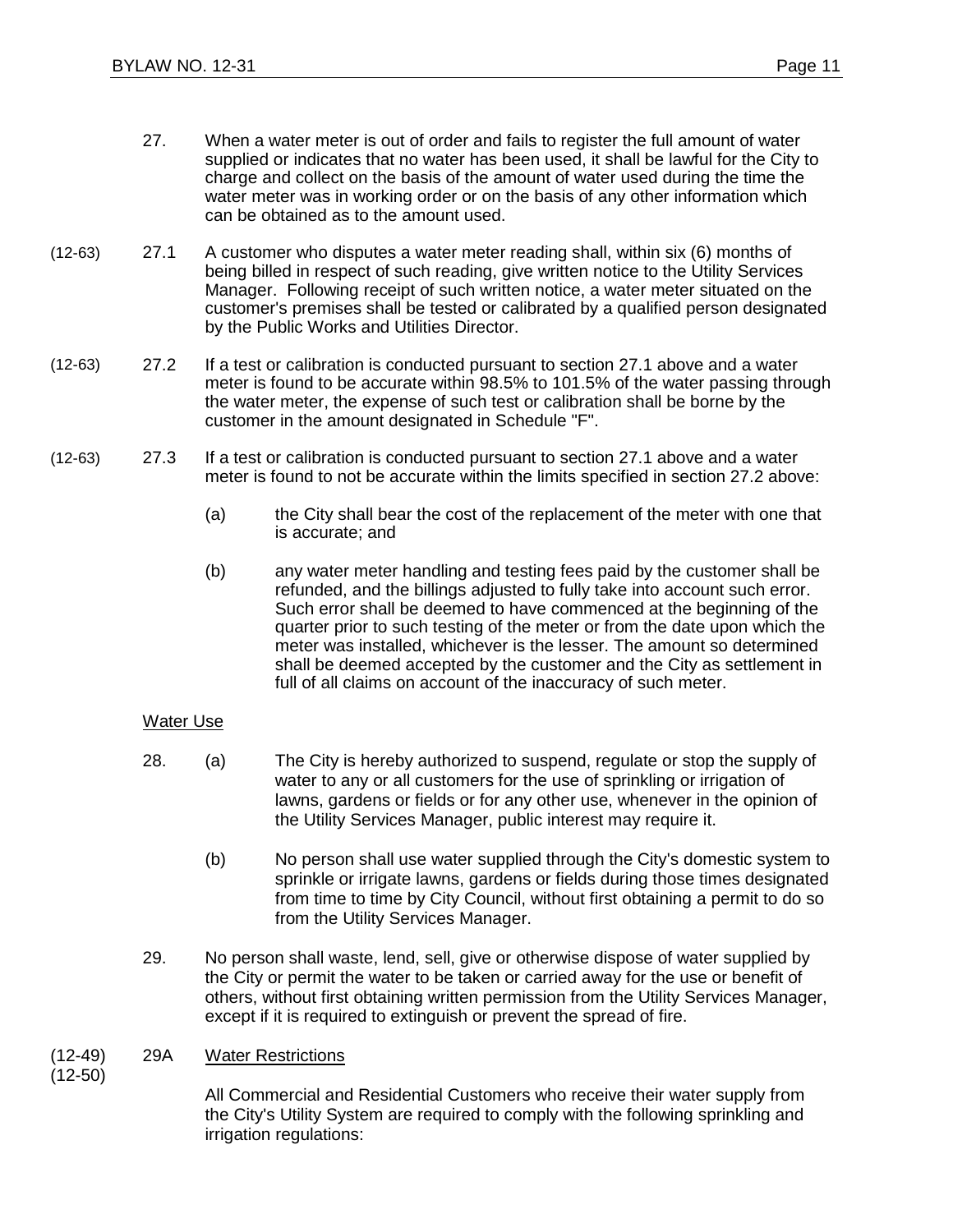- (a) Properties with even numbered addresses are allowed to sprinkle or irrigate only on even numbered days.
- (b) Properties with odd numbered addresses are allowed to sprinkle or irrigate only on odd numbered days.
- (c) Sprinkling and irrigating are not allowed between the hours of 11:00 am and 6:00 pm in each and every day from May 1st through August 31st in each and every year.
- (12-53) (d) Sprinkling and irrigating between the hours of midnight and 6:00 a.m. are restricted to automatic irrigation systems or sprinklers controlled by a timer and must comply with the following:
	- i) properties with even numbered addresses are allowed to sprinkle or irrigate only on even numbered days; and
	- ii) properties with odd numbered addresses are allowed to sprinkle or irrigate only on odd numbered days.
	- (e) Where a complex uses internal addresses or other identifying numbers, the internal numbers will be used to establish the appropriate watering day.
	- (f) Commercial Customers may apply to the Utility Services Manager for a variance to the water restrictions; an appeal from the Utility Services Manager's decision may be made to the Public Works and Utilities Director.
	- (g) All outdoor hand use of hoses for other than filling swimming pools and/or hot tubs shall be equipped with a working spring-loaded shut-off nozzle.
	- (h) Hand watering of plants using a hose with a working spring-loaded shutoff nozzle or a hand-held container is allowed at any time.
	- (i) Every person who commits an offence against this section of the bylaw is liable to a fine of not less than One Hundred Dollars (\$100.00), and for each subsequent offence a fine of not less than Two Hundred Dollars (\$200.00)."

#### (12-46) 30. Prevention of Contamination

No person shall connect, cause to be connected, or allow to remain connected, any piping, fixture, fitting, container or appliance, in a manner which, under any circumstances, may allow water, wastewater, or any harmful liquid or substance to enter the City's water system.

If a condition is found to exist which in the opinion of the Utility Services Manager is contrary to the aforesaid, the City may either:

(a) shut off the service or services, or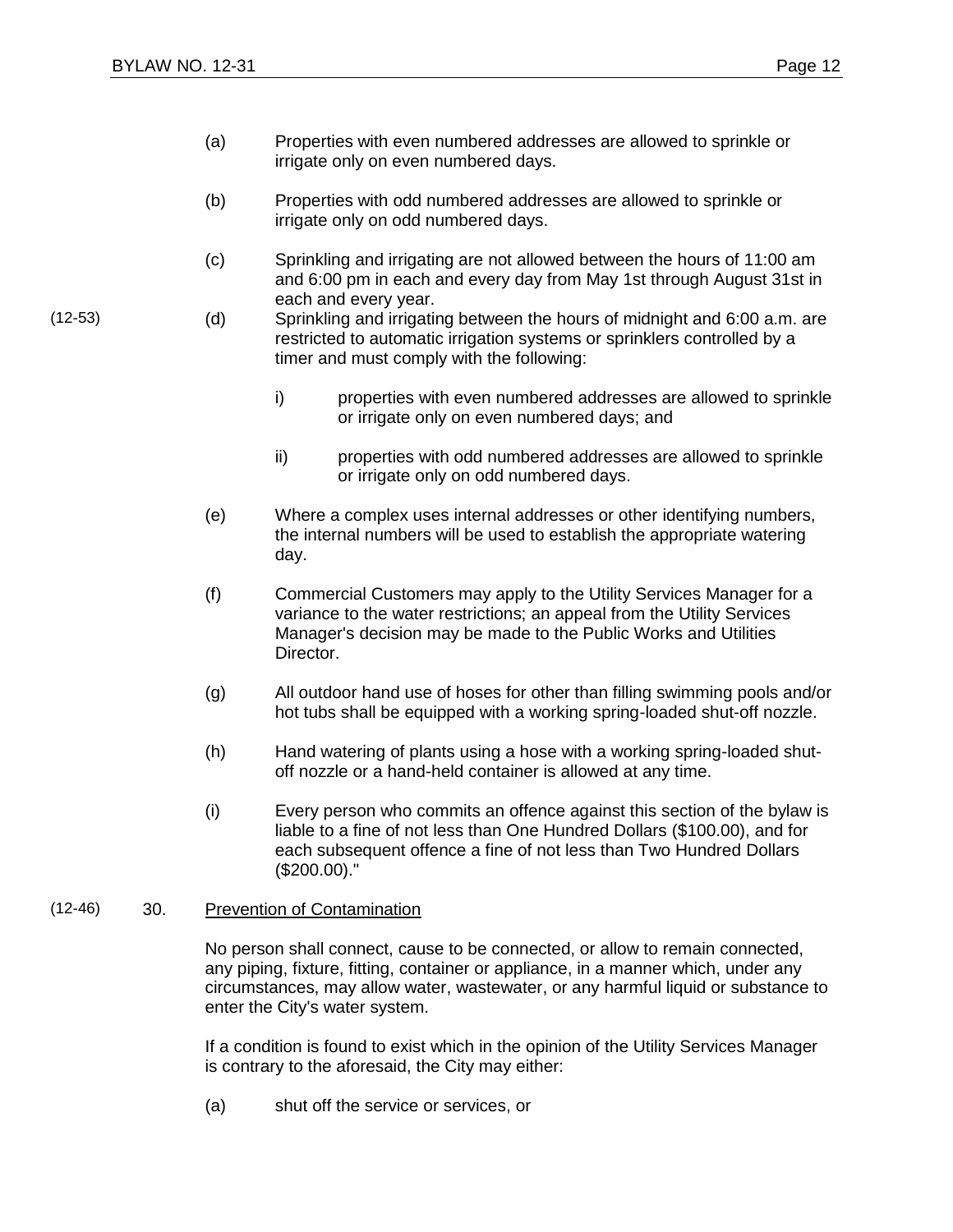(b) give notice to the customer to correct the fault within 96 hours, or a specified lesser period, and if the customer fails to comply with such notice, the City shall proceed in accordance with clause (a), above.

Without limiting the generality of the foregoing, the Utility Services Manager may allow approved back flow prevention assemblies to be installed on the customer's water piping at the sources of potential contamination and/or on the water service pipes either on private or City property. If a back flow prevention assembly is installed on City property to isolate the customer's premise, the assembly shall be installed by the City, and 200 percent of the total cost of installation shall be paid by the customer to cover the City's cost to maintain the assembly.

All back flow prevention assemblies shall be a type acceptable to the Utility Services Manager and approved by the University of Southern California Foundation for Cross Connection Control and Hydraulic Research (FCCCHR).

The type of back flow prevention required to protect the public water supply shall be commensurate with the degree of hazard as specified in the manual 'Cross Connection Control, Accepted Procedures and Practices', Fifth Edition, published by the Pacific Northwest Section - American Water Works Association, except where the Utility Services Manager determines that more stringent measures are required. Where, in the opinion of the Utility Services Manager, a severe hazard exists, the installation of a back flow prevention assembly shall be required on the customer's service to provide premise isolation, in addition to the requirement for back flow prevention within the customer's premise at the sources of potential contamination.

All back flow prevention assemblies and devices shall be installed in a manner approved by the Utility Services Manager.

All back flow prevention assemblies shall be tested upon installation, after relocation, after repairs, and at least annually. The results of a back flow assembly test shall be reported to the Utility Services Manager on the form provided by the City, within 14 days of the completion of the test. All back flow prevention assemblies shall be tested by personnel certified by the B.C. Section, American Water Works Association, and approved by the Utility Services Manager.

The customer's failure to test, repair or replace back flow assemblies when requested by the City shall be grounds for termination of water service.

#### **General**

31. (a) The City retains the right to adjust the water supply pressure or to interrupt supply due to emergent conditions or for the purpose of upgrading or carrying out general maintenance. Where it is practical and time permits, notice shall be given to all customers affected where alterations of pressure or interruption of service are to take place.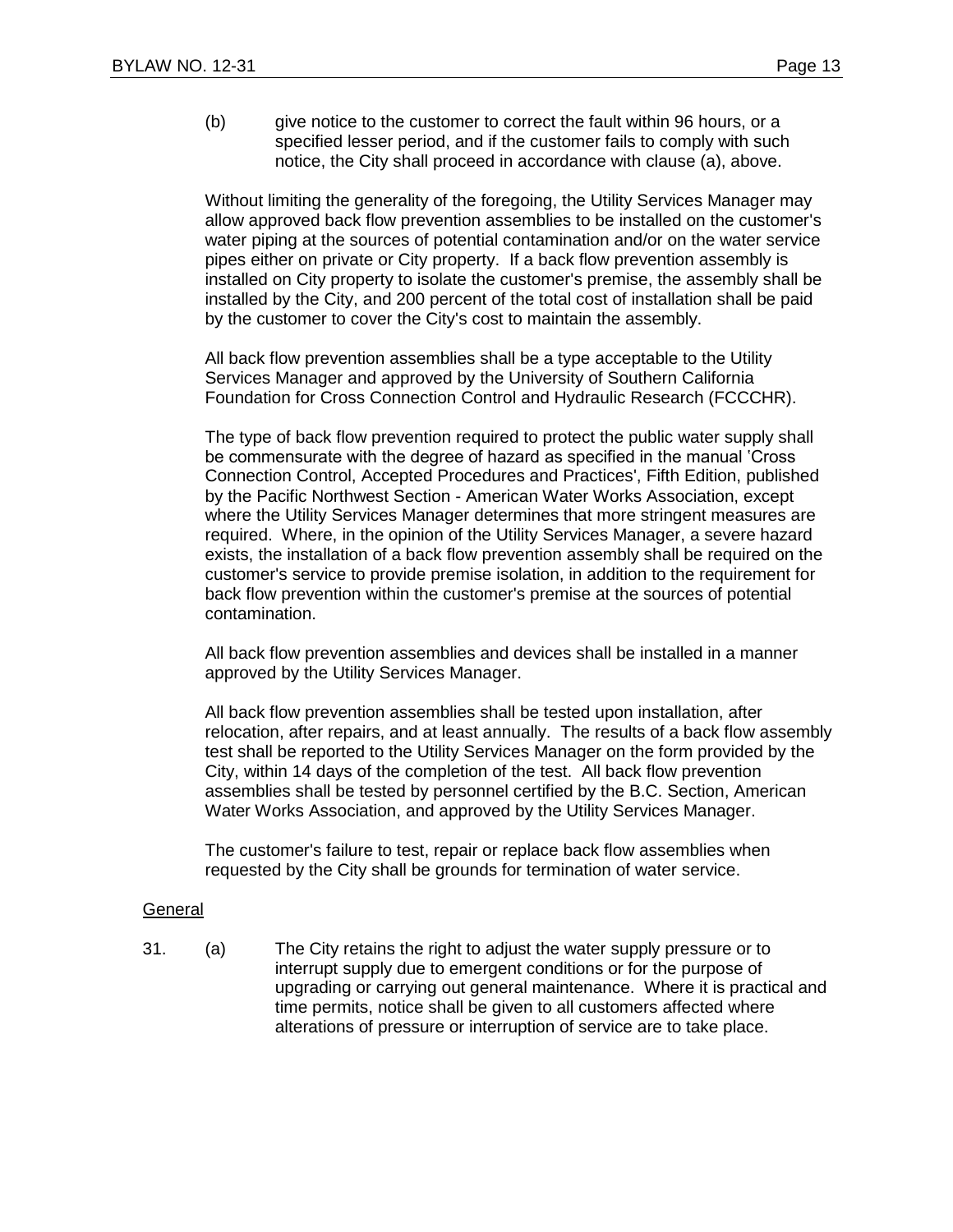- (b) Customers depending on a continuous or uninterrupted supply of water or having processes or equipment that require particularly clear or pure water shall provide such emergency storage, oversize piping, pumps and tanks, filters, pressure regulators, check valves and additional service pipes, or other means for continuous and adequate supply of water suitable to their requirements at their own expense.
- (12-60) 32. (a) Any officer authorized by the City to enforce this bylaw shall have free access to all parts of every building in which water is delivered and consumed after reasonable notice has been given and request made. The officer may make personal inspection of all pipes, taps and fixtures used for distributing water and all water meters, and if found defective, or if any wastage of water is found to exist, notice will be given to have the defect remedied.
	- (b) If any defect or defects of which notice is given shall not be remedied within the time limit specified by the Utility Services Manager, he shall have authority to cut off the supply of water from the main until such time that the said defect or defects are repaired. No person shall have any claim against the City by reason of the cutting off of the water.
	- 33. No unauthorized person shall in any way interfere or tamper with any fire hydrant or part thereof.
	- 34. Any water connection, pipe, apparatus, fitting or fixture which is not in accordance with the requirements of this bylaw or would cause noises, pressure surges, disturbances which may result in annoyance to other customers, damage to the water system or may in any way contribute to a potential contamination of the City's water system shall not be connected or allowed to remain connected to the City waterworks system.

#### Penalty Section

- 35. (a) Every person who violates any of the provisions of this bylaw or who suffers or permits any act or thing to be done in contravention or in violation of any of the provisions of this bylaw, who neglects to do or refrains from doing anything required to be done by any of the provisions of this bylaw or who does any act which violates any of the provisions of this bylaw, is guilty of an offence against this bylaw and liable to the penalties hereby imposed. Each day that a violation continues to exist shall constitute a separate offence.
	- (b) Unless otherwise specified in the bylaw, every person who commits an offence against this bylaw is liable to a fine and penalty of not more than One Thousand Dollars (\$1,000.00) and not less than Twenty-Five Dollars (\$25.00) for each offence, and in default of payment thereof, forthwith or within such time as the presiding Provincial Court Judge or Justice of the Peace shall direct, the fine imposed shall be recoverable under the provisions of the Offence Act, R.S.B.C. 1979 Chapter 305 and all amendments thereto.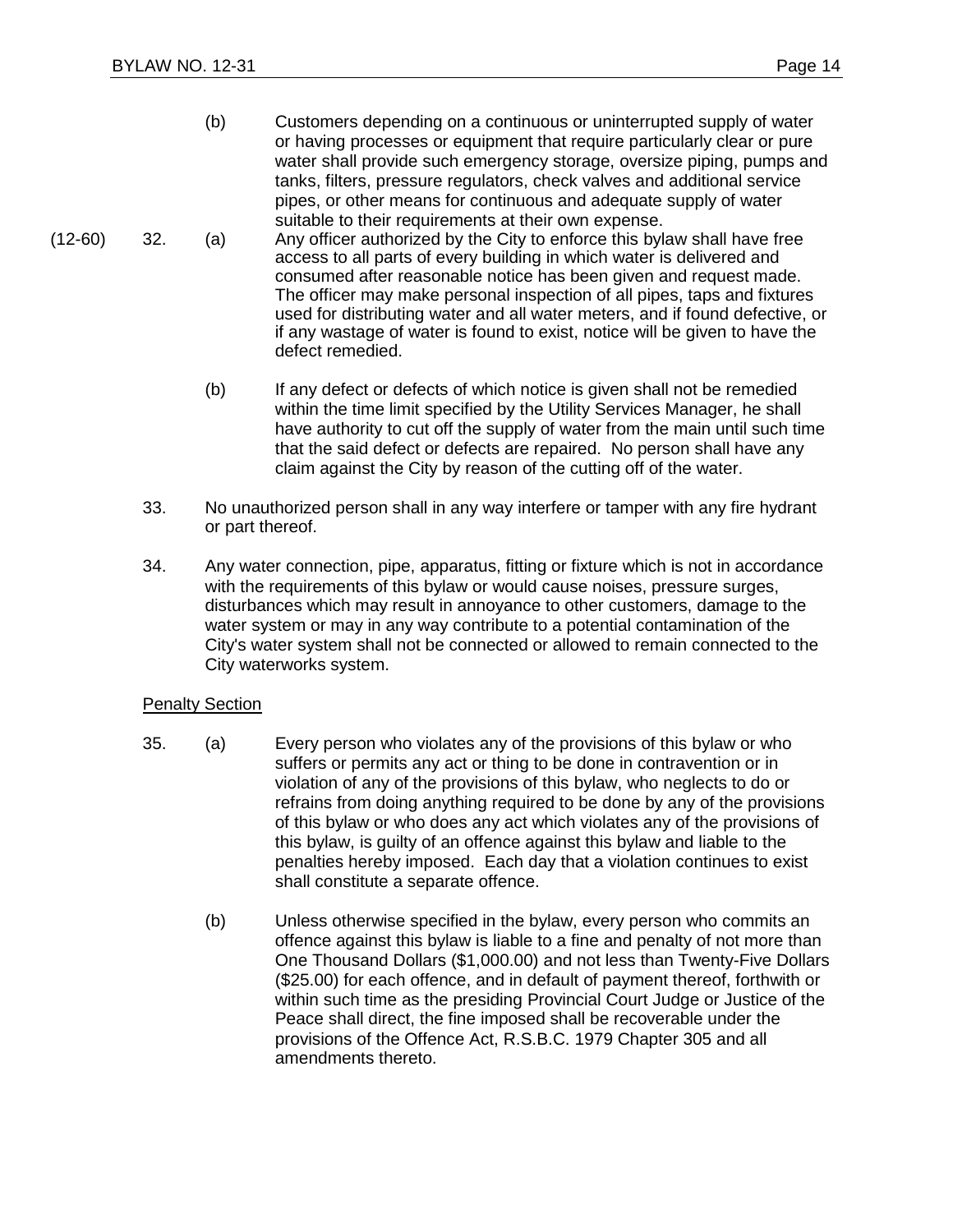#### (12-64) SCHEDULE "A" - RESIDENTIAL METERED WATER RATE

The residential metered water rate consists of three components: the fixed capital charge, the fixed consumption charge and the variable consumption charge. The fixed capital charge covers the cost of the infrastructure to provide water and is determined based on the size of the service to a property. The fixed consumption charge provides an allotment of water at a fixed price. The amount of water allotted is doubled in the quarter from April 1 to June 30 and the quarter from July 1 to September 30. The variable consumption charge covers the cost of any water used in excess of the allotment of water provided by the base consumption charge. These charges are outlined in Tables A-1, A-2, and A-3 below.

#### Table A-1. Fixed Capital Charges

| Description                                       | Annual Charge<br>(Effective January 1, 2012) |
|---------------------------------------------------|----------------------------------------------|
| For each property with a 20 mm or smaller service | \$242.30                                     |
| For each property with a 26 mm service            | 484.60                                       |
| For each property with a 32 mm service            | 848.23                                       |
| For each property with a 38 mm service            | 1,211.49                                     |
| For each property with a 51 mm service            | 2,907.58                                     |
| For each property with a 64 mm service            | 4,845.96                                     |
| For each property with a 76 mm service            | 6,057.45                                     |
| For each property with a 102 mm service           | 10,903.41                                    |
| For each property with a 152 mm service           | 20,595.33                                    |

- If a property is served by more than one water service, multiples or combinations of the base rate may apply.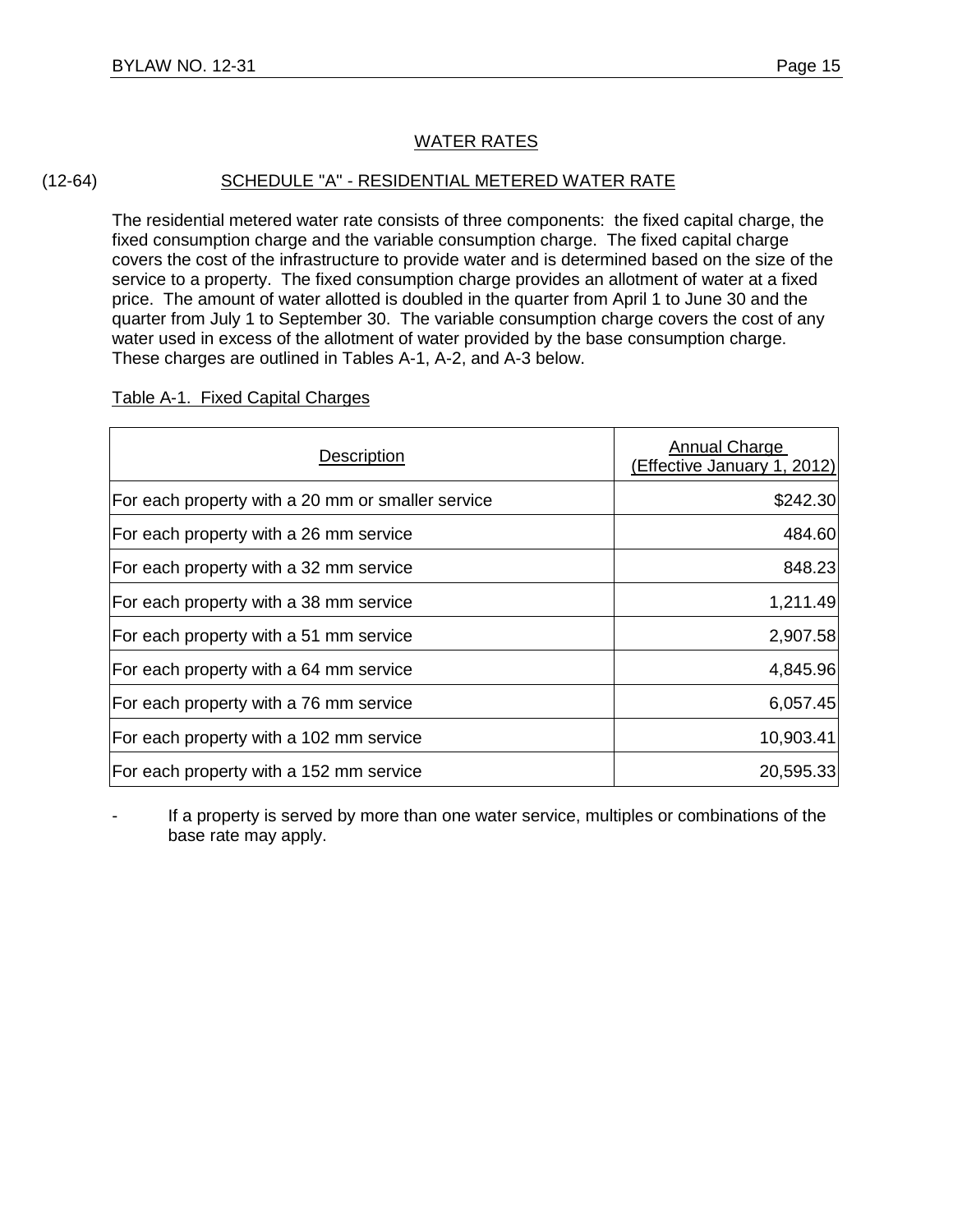#### SCHEDULE "A" - RESIDENTIAL METERED WATER RATE (Continued)

#### Table A-2. Fixed Consumption Charge (effective January 1, 2012)

|                                 | Winter    | Spring     | Summer    | Fall        | Annual   |
|---------------------------------|-----------|------------|-----------|-------------|----------|
|                                 | (Jan-Mar) | (Apr-June) | (Jul-Sep) | $(Oct-Dec)$ | Charge   |
| <b>Water Allotment (Litres)</b> | 45,000    | 90,000     | 90,000    | 45,000      | \$136.67 |

|  | Table A-3. Variable Consumption Charge (effective January 1, 2012) |  |  |
|--|--------------------------------------------------------------------|--|--|
|  |                                                                    |  |  |

| Quarter             | First 45,000 L | 45,000-<br>90,000L  | 90,000-<br>135,000L   | 135,000-<br>270,000 L | 270,000 L+          |
|---------------------|----------------|---------------------|-----------------------|-----------------------|---------------------|
| Oct-Dec/<br>Jan-Mar | n/a            | \$0.614/<br>1,000 L | \$0.614/<br>1,000 $L$ | \$0.945/<br>1,000 L   | \$0.945/<br>1,000L  |
| Apr-Jun/<br>Jul-Sep | n/a            | n/a                 | \$0.614/<br>1,000 $L$ | \$0.945/<br>1,000 L   | \$0.945/<br>1,000 L |

Should quarterly meter readings not be able to be collected on the first day of the quarter through no fault of the owner of a property, the allotment of water included in the fixed consumption charge will be increased for that period. The increase in the water allotment for that quarter will not impact the water allotment for any subsequent quarter. The daily allotment for each quarter will be determined by dividing the allotment for each quarter by the number of days in the quarter.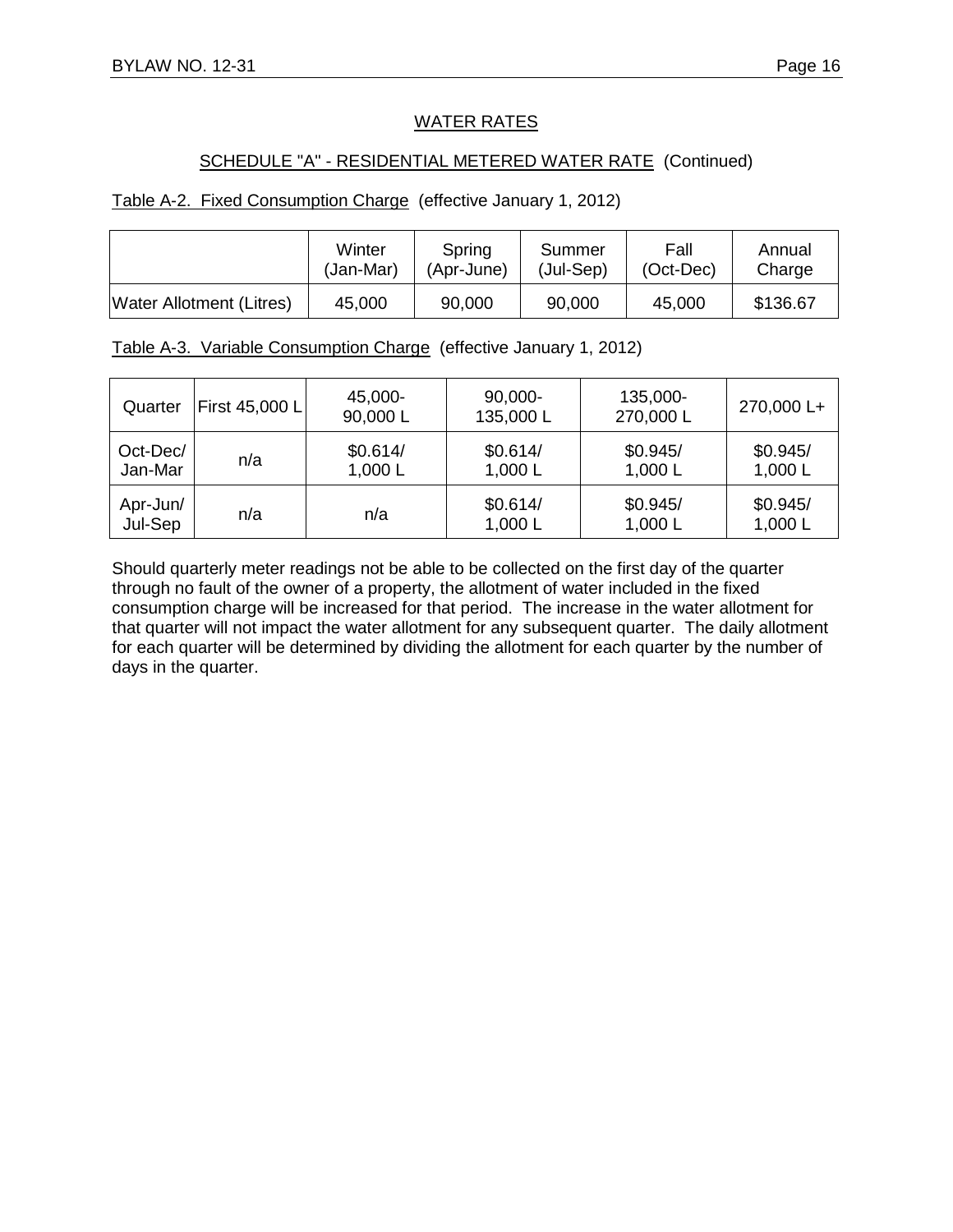#### (12-64) SCHEDULE "B" - RESIDENTIAL FLAT WATER RATE

The residential flat water rate will only be valid for customers until the Utility Services Manager has deemed that installations of water meters have proceeded to the point that the neighbourhood where the property is situated should be changed over to the metered rate. The residential flat water rate consists of three components: the fixed capital charge, the user charge and the irrigation charge. The fixed capital charge covers the cost of the infrastructure to provide water and is determined based on the size of the service to a property. The user charge provides an allotment of water at a fixed price based on the use of the property. The irrigation charge covers the cost of the water used in irrigation. These charges are outlined in Tables B-1, B-2, and B-3 below.

#### Table B-1. Fixed Capital Charges

| Description                                       | Annual Charge<br>(Effective January 1, 2012) |
|---------------------------------------------------|----------------------------------------------|
| For each property with a 20 mm or smaller service | \$242.30                                     |
| For each property with a 26 mm service            | 484.60                                       |
| For each property with a 32 mm service            | 848.23                                       |
| For each property with a 38 mm service            | 1,211.49                                     |
| For each property with a 51 mm service            | 2,907.58                                     |
| For each property with a 64 mm service            | 4,845.96                                     |
| For each property with a 76 mm service            | 6,057.45                                     |
| For each property with a 102 mm service           | 10,903.41                                    |
| For each property with a 152 mm service           | 20,595.33                                    |

If a property is served by more than one water service, multiples or combinations of the base rate may apply.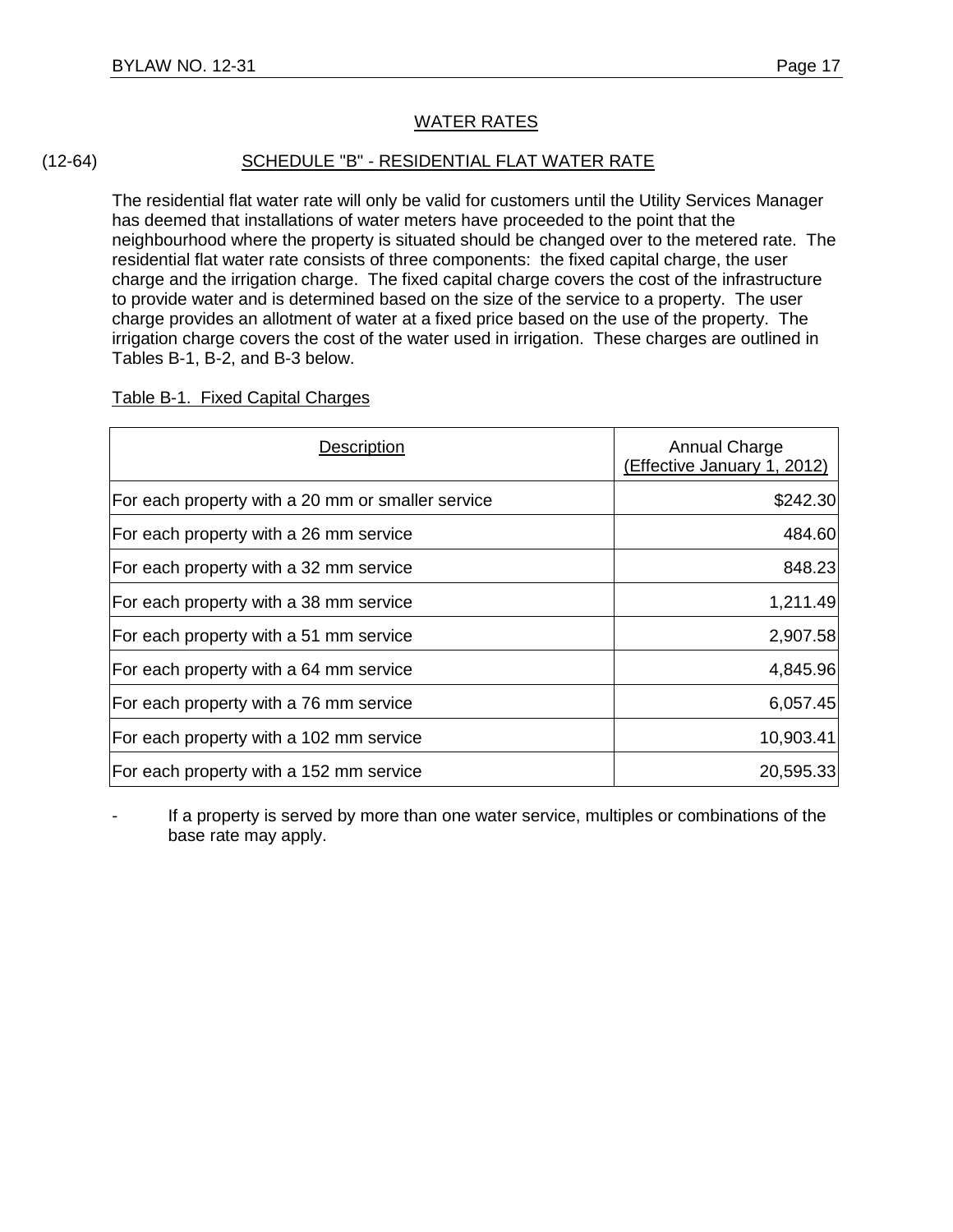#### SCHEDULE "B" - RESIDENTIAL FLAT WATER RATE (Continued)

#### Table B-2. User Charge

| Description                                                                                                                      | Annual Charge<br>(Effective January 1, 2012) |
|----------------------------------------------------------------------------------------------------------------------------------|----------------------------------------------|
| For each family unit                                                                                                             | \$187.87                                     |
| For each rentable room in rooming or boarding homes                                                                              | \$69.55                                      |
| For residential properties that are required to have a water meter<br>but have not allowed for the installation of a water meter | \$3,780.00                                   |

Where two or more uses are made of a single property or building, multiples or combinations of the user rates will apply.

#### Table B-3. Irrigation Charge

| Description                                                  | Annual Charge<br>(Effective January 1, 2012) |
|--------------------------------------------------------------|----------------------------------------------|
| For each 1,000 m <sup>2</sup> of property or portion thereof | \$115.29                                     |

- Where the property is only served for a portion of the year, the total annual charges will apply.

- For residential properties the irrigation rate will apply to the entire size of the property except where the terrain is such that a significant portion of the property is unusable, in which case the Utility Services Manager will determine the area to be assessed.
- In commercial zones where the entire property is covered by buildings, asphalt or concrete, the irrigation rate may be waived at the discretion of the Utility Services Manager.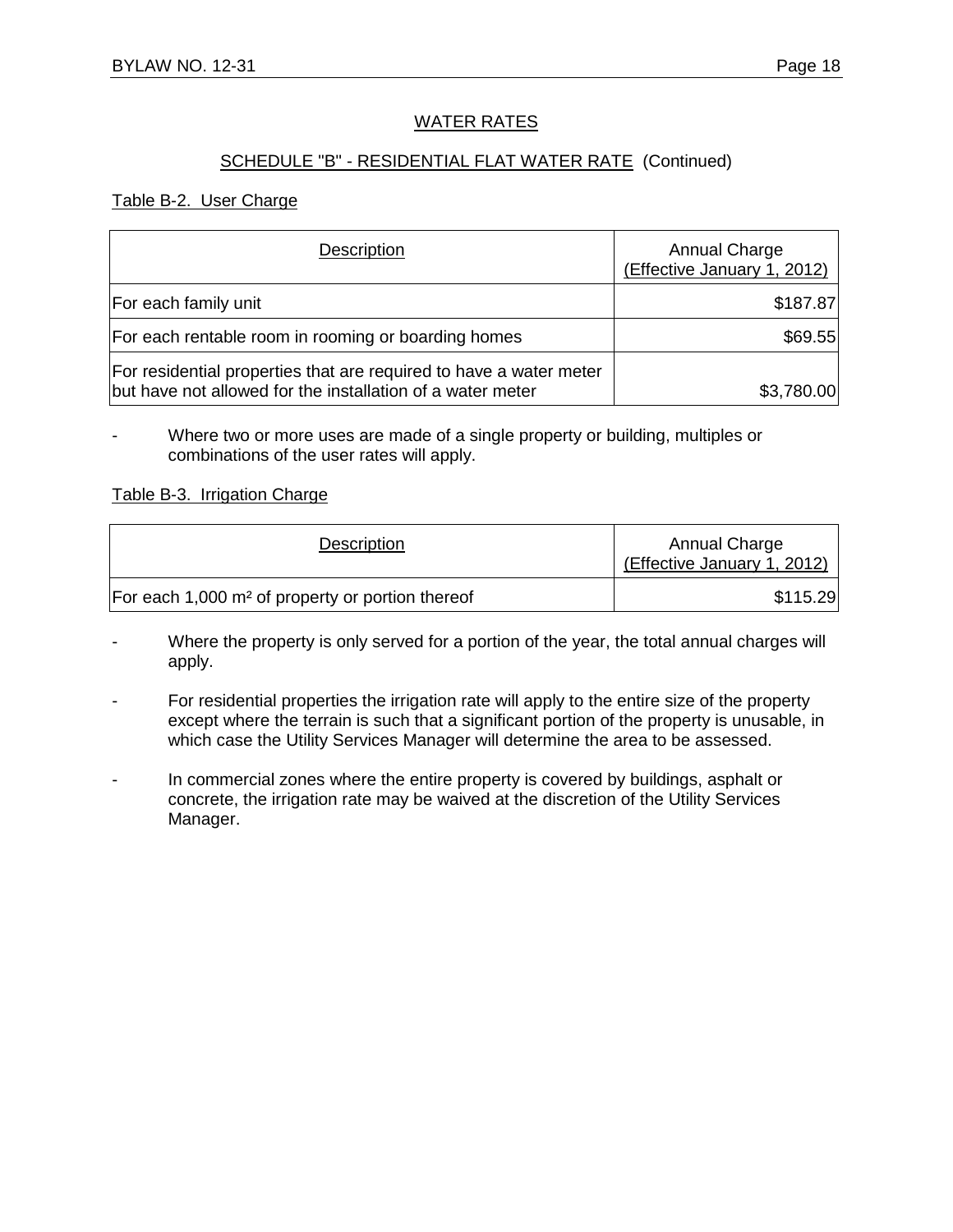#### (12-64) SCHEDULE "C" - COMMERCIAL METERED WATER RATE

The commercial metered water rate consists of two components: the fixed capital charge and the variable consumption charge. The fixed capital charge covers the cost of the infrastructure to provide water and is determined based on the size of the service to a property. The variable consumption charge covers the cost of water treatment and distribution. Tables C-1 and C-2 below will be used to determine the rates.

#### Table C-1. Fixed Capital Charges

| Description                                       | <b>Annual Charge</b><br>(Effective January 1, 2012) |
|---------------------------------------------------|-----------------------------------------------------|
| For each property with a 20 mm or smaller service | \$242.30                                            |
| For each property with a 26 mm service            | 484.60                                              |
| For each property with a 32 mm service            | 848.23                                              |
| For each property with a 38 mm service            | 1,211.49                                            |
| For each property with a 51 mm service            | 2,907.58                                            |
| For each property with a 64 mm service            | 4,845.96                                            |
| For each property with a 76 mm service            | 6,057.45                                            |
| For each property with a 102 mm service           | 10,903.41                                           |
| For each property with a 152 mm service           | 20,595.33                                           |

If a property is served by more than one water service, multiples or combinations of the base rate may apply

Table C-2. Variable Consumption Charge (effective January 1, 2012)

| Quarter  | First 45,000 L | 45,000-<br>90,000 L | 90,000-<br>135,000L | 135,000-<br>270,000 L | 270,000 L+ |
|----------|----------------|---------------------|---------------------|-----------------------|------------|
| Oct-Dec/ | \$0.506/       | \$0.506/            | \$0.506/            | \$0.506/              | \$0.506/   |
| Jan-Mar  | 1,000L         | 1,000 L             | 1,000 $L$           | 1,000 L               | 1,000L     |
| Apr-Jun/ | \$0.506/       | \$0.506/            | \$0.506/            | \$0.506/              | \$0.506/   |
| Jul-Sep  | 1,000L         | 1,000 L             | 1,000 L             | 1,000 L               | 1,000L     |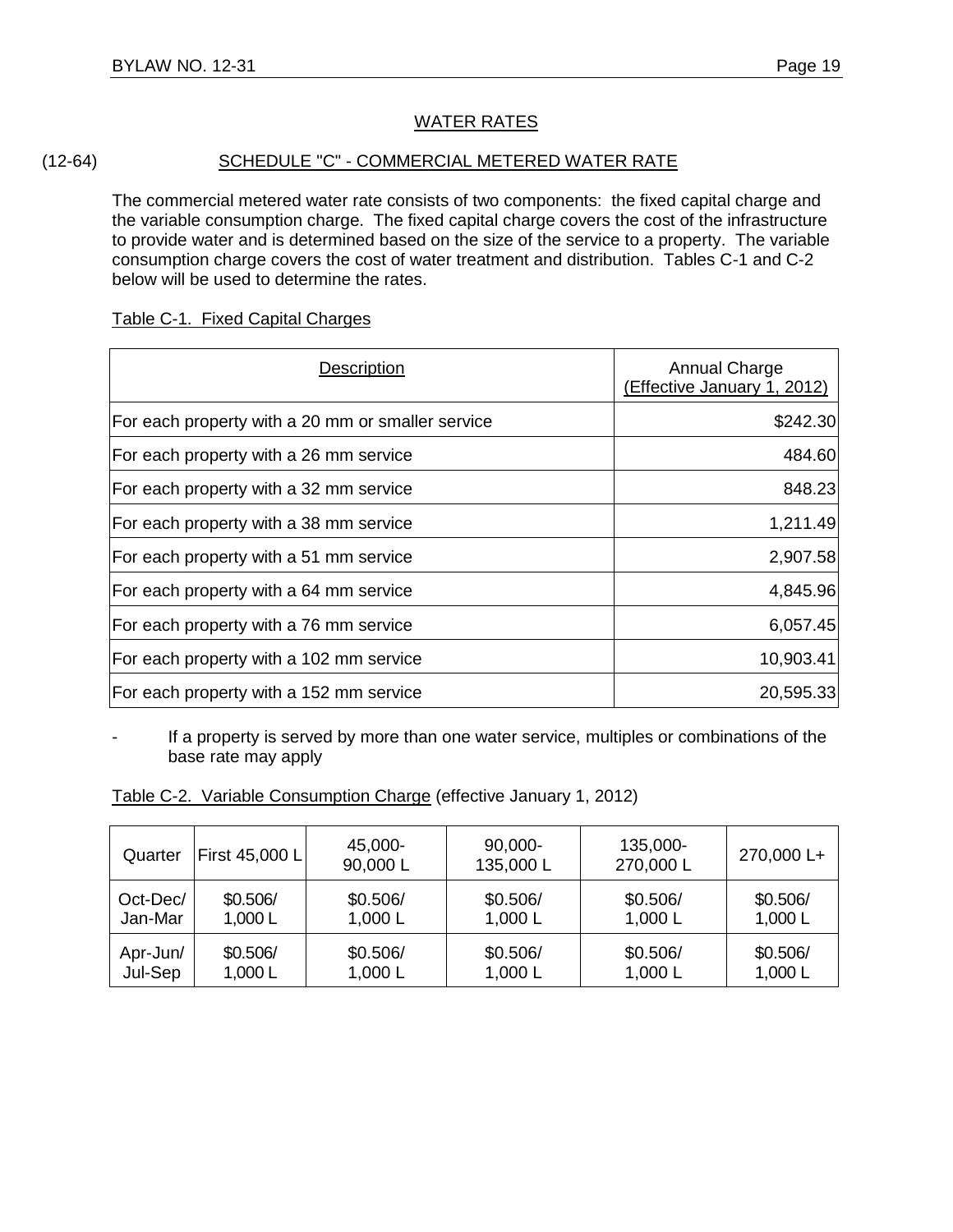#### (12-64) SCHEDULE "D" - COMMERCIAL FLAT WATER RATE

The commercial flat water rate will only be valid for customers until a radio frequency enabled water meter has been installed at their property. The commercial flat water rate consists of two components: the fixed capital charge and the user charge. The fixed capital charge covers the cost of the infrastructure to provide water and is determined based on the size of the service to a property. The user charge provides water at a fixed price based on the use of the property. These charges are outlined in Tables D-1 and D-2 below.

| Description                                       | Annual Charge<br>(Effective January 1, 2012) |
|---------------------------------------------------|----------------------------------------------|
| For each property with a 20 mm or smaller service | \$242.30                                     |
| For each property with a 26 mm service            | 484.60                                       |
| For each property with a 32 mm service            | 848.23                                       |
| For each property with a 38 mm service            | 1,211.49                                     |
| For each property with a 51 mm service            | 2,907.58                                     |
| For each property with a 64 mm service            | 4,845.96                                     |
| For each property with a 76 mm service            | 6,057.45                                     |
| For each property with a 102 mm service           | 10,903.41                                    |
| For each property with a 152 mm service           | 20,595.33                                    |

#### Table D-1. Fixed Capital Charges

If a property is served by more than one water service, multiples or combinations of the base rate may apply.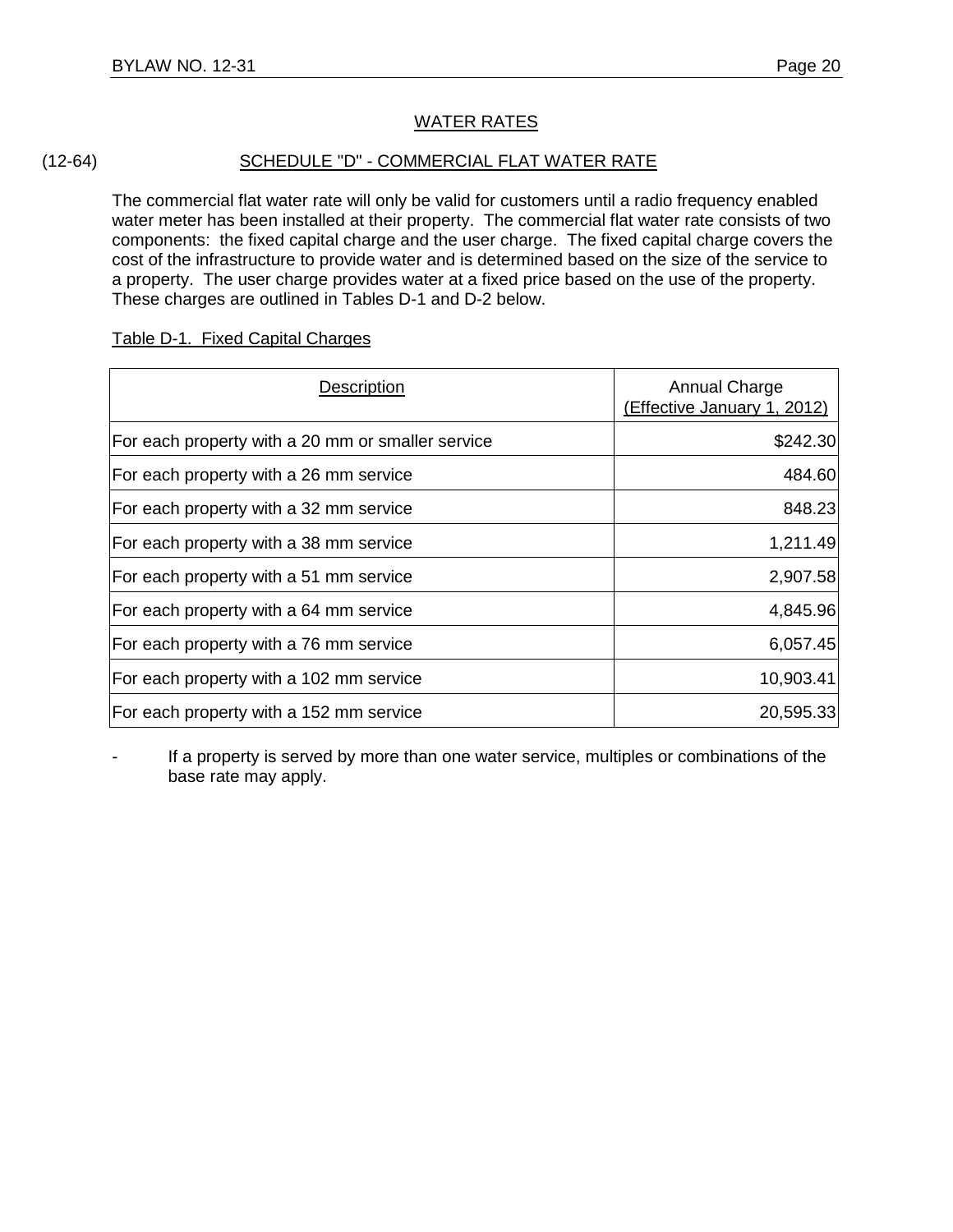#### SCHEDULE "D" - COMMERCIAL FLAT WATER RATE (Continued)

#### Table D-2. User Charge

| Description                                                                                                                      | <b>Annual Charge</b><br>(Effective January 1, 2012) |
|----------------------------------------------------------------------------------------------------------------------------------|-----------------------------------------------------|
| For each family unit                                                                                                             | \$187.87                                            |
| For each rentable room in rooming or boarding homes                                                                              | \$69.55                                             |
| For each light use commercial unit                                                                                               | \$343.60                                            |
| For each medium use commercial unit                                                                                              | \$1,030.05                                          |
| For each heavy use commercial unit                                                                                               | \$2,048.00                                          |
| For each car wash bay                                                                                                            | \$1,714.61                                          |
| For each 100 m <sup>2</sup> of office space (includes total floor area)                                                          | \$71.44                                             |
| For each rentable room in hotels, motels, auto courts, etc.                                                                      | \$168.21                                            |
| For each service station bay                                                                                                     | \$205.63                                            |
| For each seat in restaurants, bars, pubs, etc. (total seating<br>capacity)                                                       | \$27.76                                             |
| For each church or hall                                                                                                          | \$179.55                                            |
| For each 100 m <sup>2</sup> of banquet rooms or facilities                                                                       | \$342.09                                            |
| For each student in schools, colleges, etc. (total capacity)                                                                     | \$36.83                                             |
| For each bed in hospitals or care units (total capacity)                                                                         | \$377.03                                            |
| For residential properties that are required to have a water meter<br>but have not allowed for the installation of a water meter | \$3,780.00                                          |

Where two or more uses are made of a single property or building, multiples or combinations of the user rates will apply.

- The rate for churches and halls is only intended where the premises are used for holding regular meetings. Where other uses are made of the building, the appropriate user rates will also apply.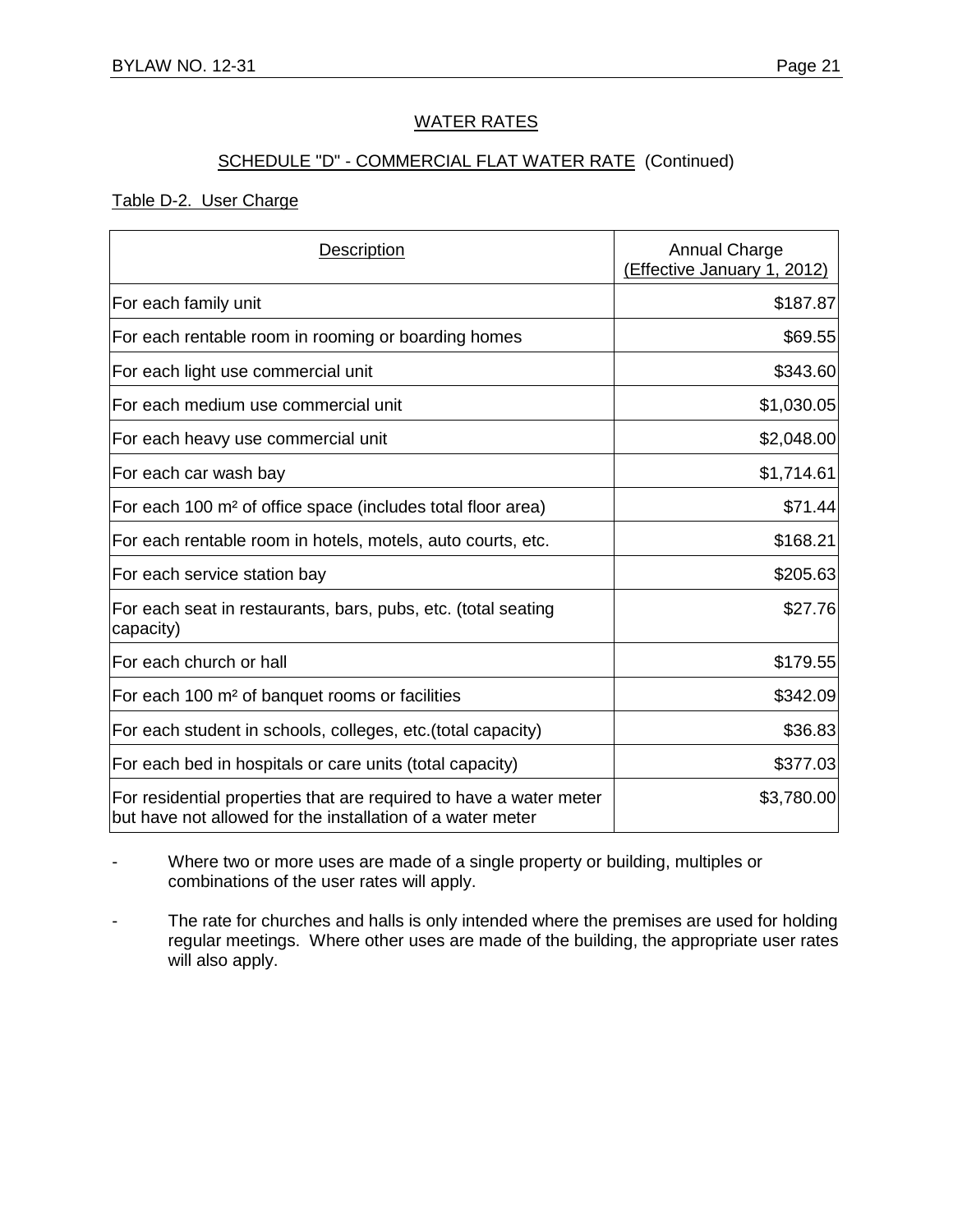#### (12-64) SCHEDULE "E" - COMMERCIAL IRRIGATION AND BULK WATER RATE

#### Table E-1. Commercial Irrigation Rates

| Description                         | Annual Charge<br>(Effective January 1, 2012) |
|-------------------------------------|----------------------------------------------|
| For each hectare                    | \$382.73                                     |
| For each hectare - Noble Creek ONLY | \$207.90                                     |
| For each stock watering outlet      | \$534.87                                     |

Commercial irrigation rates shall apply as an annual charge even though the actual use may only be seasonal.

- Commercial irrigation rates will be applied to the total area available for irrigation, regardless of whether the owner chooses to irrigate all or any portion of his property.
- Stock watering charges will be applied to each outlet available for that purpose.

#### Table E-2. Commercial Bulk Water Rates

| Description                        | <b>Cubic Metre Charge</b><br>(Effective January 1, 2012) |
|------------------------------------|----------------------------------------------------------|
| From mobile water fill station     | \$0.69                                                   |
| From stationary water fill station | \$2.28                                                   |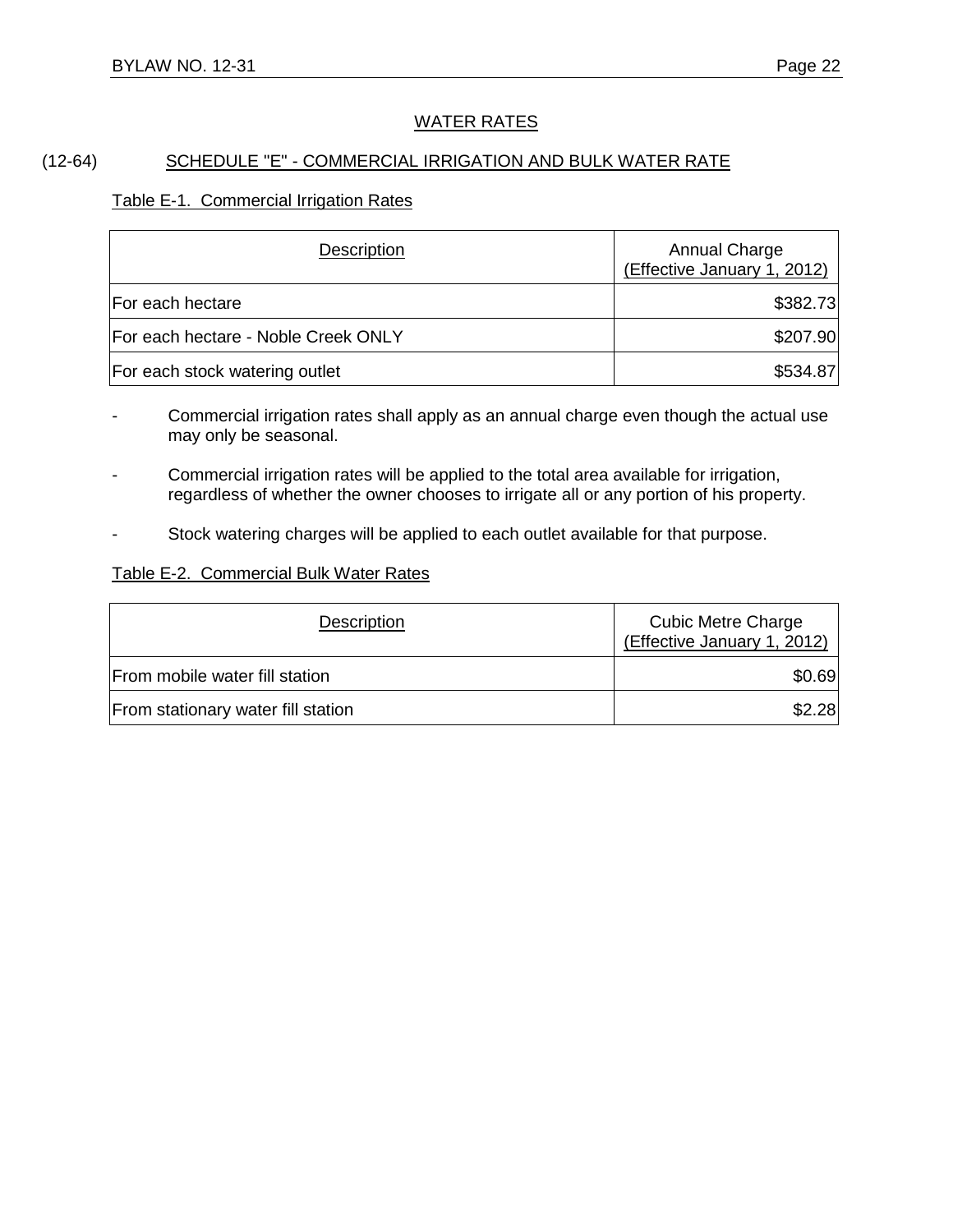## (12-63) SCHEDULE "F" - MISCELLANEOUS FEES

#### CONNECTION FEES

| <b>Description</b>                                                         | Charge                                                                                                                                           |
|----------------------------------------------------------------------------|--------------------------------------------------------------------------------------------------------------------------------------------------|
| For each 20 mm residential service installed<br>between:                   |                                                                                                                                                  |
| April 1 and October 31, inclusive                                          | Will be set at the average previous year's cost<br>for April 1 to October 31 as certified by the<br>Finance and Information Technology Director  |
| November 1 and March 31, inclusive<br>To seal off a 20 mm service between: | Will be set at the average previous year's cost<br>for November 1 to March 31 as certified by the<br>Finance and Information Technology Director |
| April 1 and October 31, inclusive                                          | Will be set at the average previous year's cost<br>for April 1 to October 31 as certified by the<br>Finance and Information Technology Director  |
| November 1 and March 31, inclusive                                         | Will be set at the average previous year's cost<br>for November 1 to March 31 as certified by the<br>Finance and Information Technology Director |
| Restoration of:                                                            |                                                                                                                                                  |
| Curb                                                                       | Will be set at the average previous year's cost<br>for April 1 to October 31 as certified by the<br>Finance and Information Technology Director  |
| Gutter                                                                     | Will be set at the average previous year's cost<br>for April 1 to October 31 as certified by the<br>Finance and Information Technology Director  |
| Sidewalk                                                                   | Will be set at the average previous year's cost<br>for April 1 to October 31 as certified by the<br>Finance and Information Technology Director  |
| <b>WATER METER FEES</b>                                                    |                                                                                                                                                  |

| Customer requested water meter accuracy test         | \$125.00   |
|------------------------------------------------------|------------|
| Customer requested manual reading or special reading | \$25.00    |
| Customer requested pit installation                  | \$1,000.00 |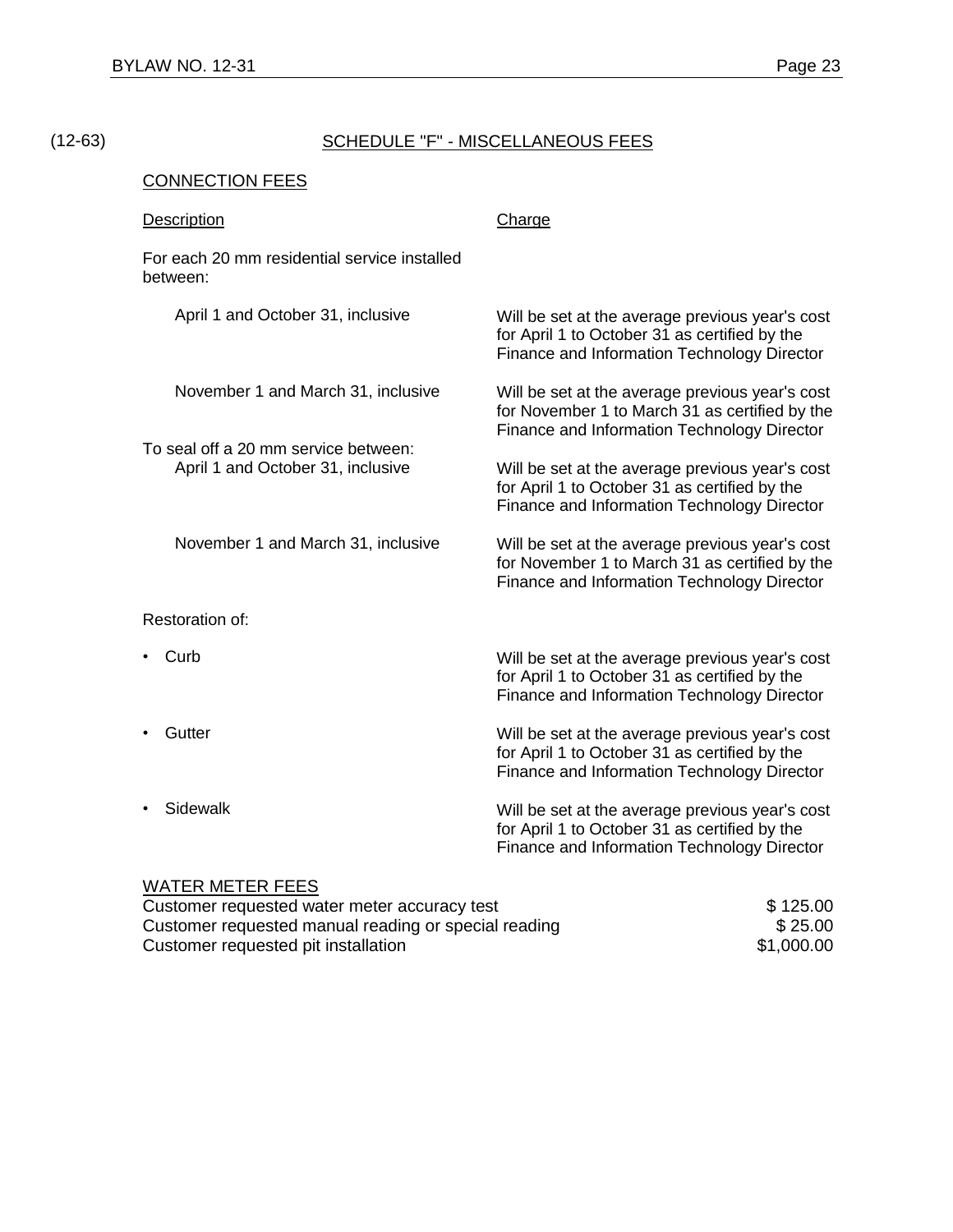

SCHEDULE "G" EXISTING RESIDENTIAL WATER METER AREAS AS AT JULY 1, 2008

**East Barnhartvale**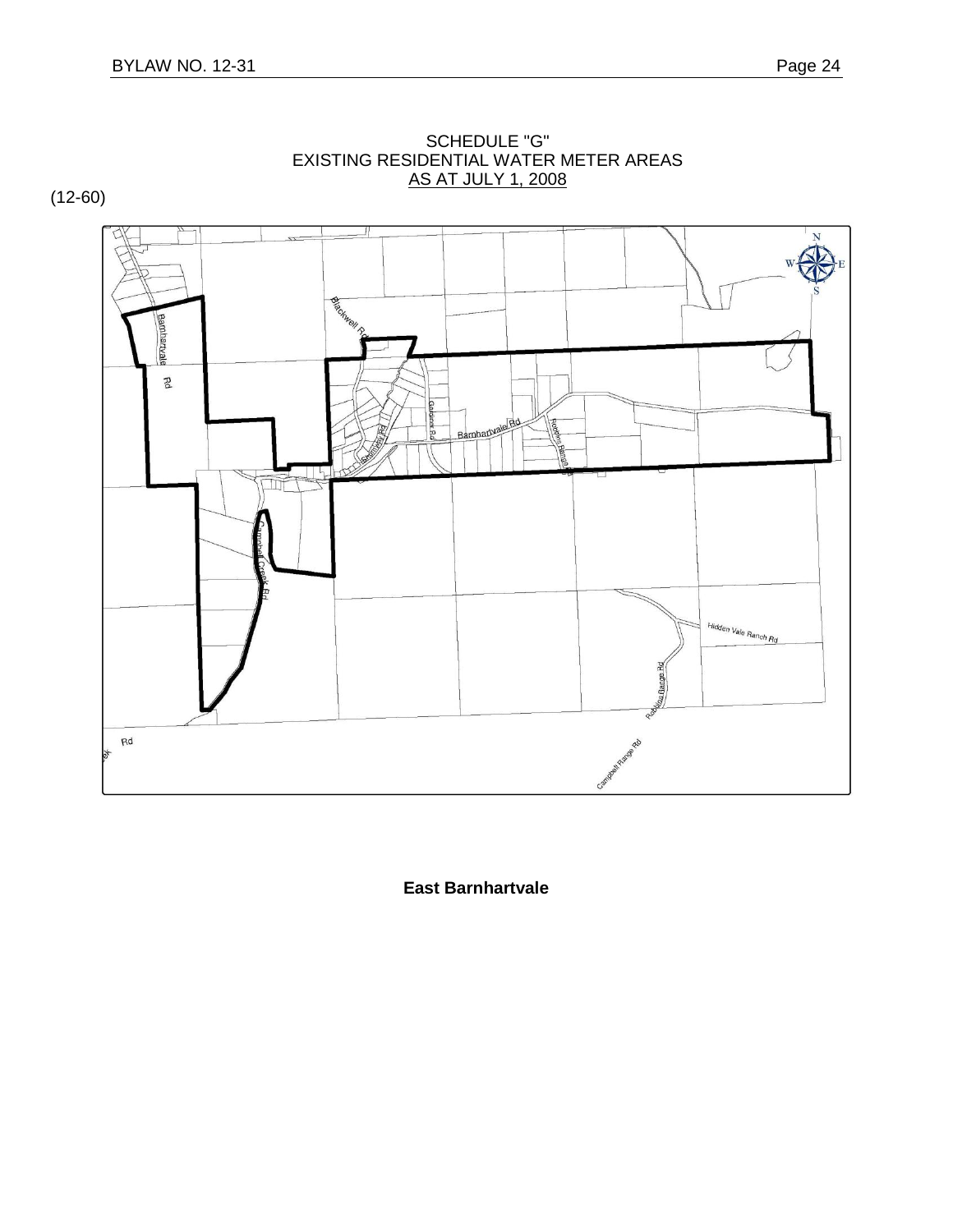

SCHEDULE "G" EXISTING RESIDENTIAL WATER METER AREAS AS AT JULY 1, 2008

**Knutsford**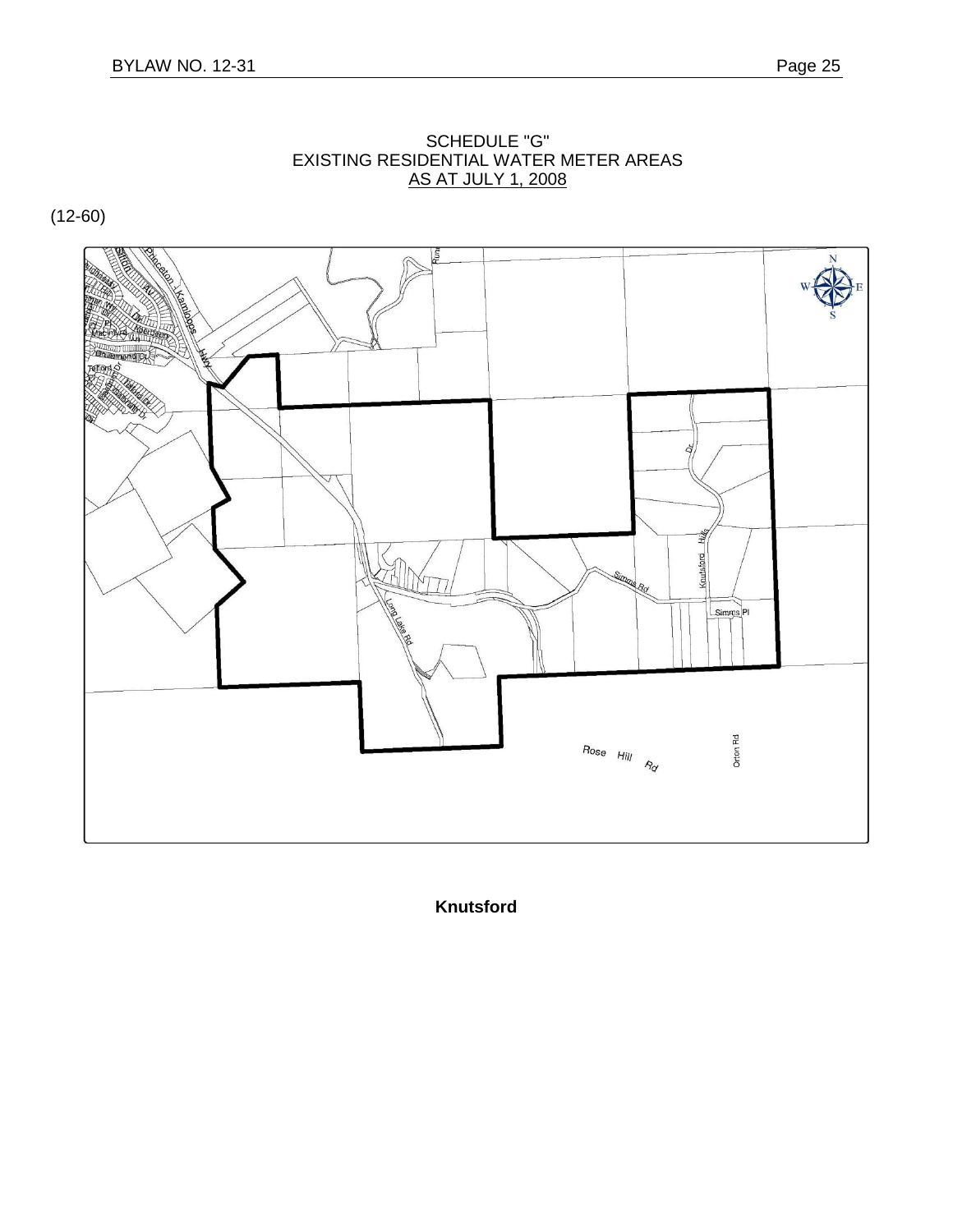

SCHEDULE "G" EXISTING RESIDENTIAL WATER METER AREAS AS AT JULY 1, 2008

**Lac Le Jeune**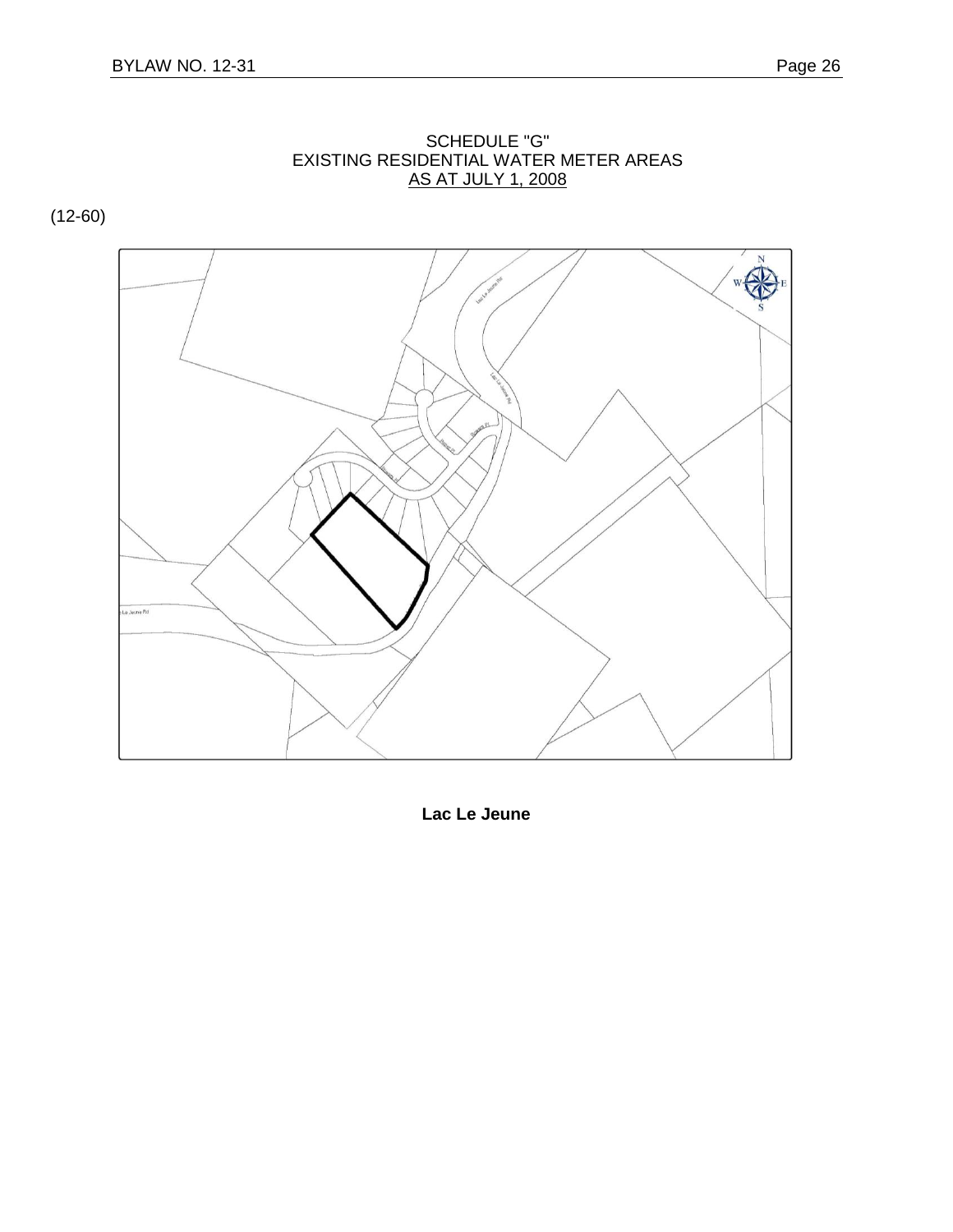

SCHEDULE "G" EXISTING RESIDENTIAL WATER METER AREAS <u>AS AT JULY 1, 2008</u>

**Noble Creek**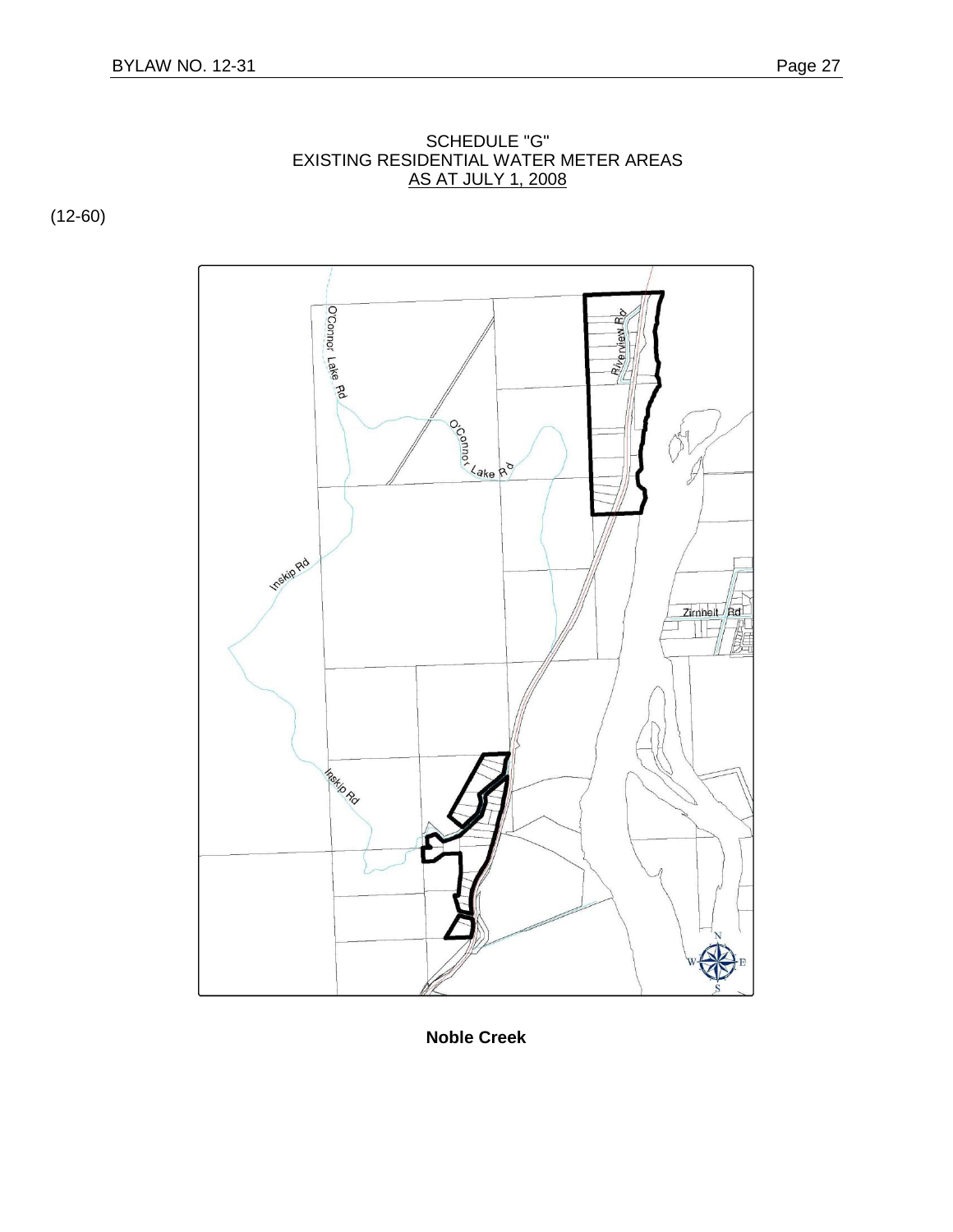

SCHEDULE "G" - RESIDENTIAL WATER METER AREAS AS AT JULY 1, 2008

**Upper Pratt Road**